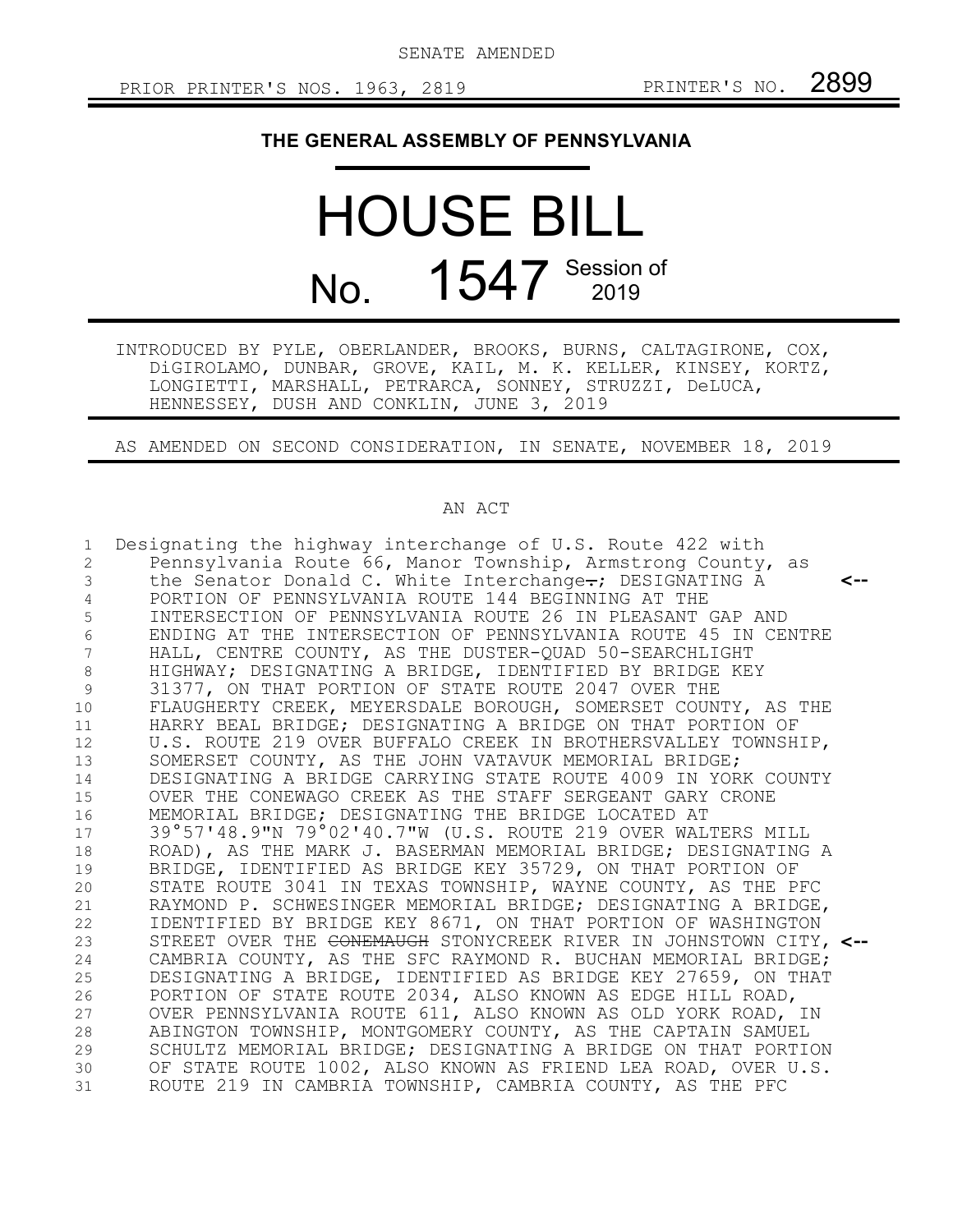CYRIL T. YECKLEY MEMORIAL BRIDGE; DESIGNATING A BRIDGE ON-THAT PORTION OF PENNSYLVANIA ROUTE 56 OVER THE CONEMAUGH RIVER,, KNOWN AS BUENA VISTA BRIDGE, ON THAT PORTION OF PENNSYLVANIA ROUTE 56 OVER BLACKLICK CREEK IN EAST WHEAT TOWNSHIP, INDIANA COUNTY, AS THE SPC. BEVERLY S. CLARK MEMORIAL BRIDGE; DESIGNATING A BRIDGE ON THAT PORTION OF PENNSYLVANIA ROUTE 553, BRIDGE ID 32055302000620, OVER DUTCH RUN IN PINE TOWNSHIP, INDIANA COUNTY, AS THE PRIVATE CHANCY FRANKLIN DAVIS MEMORIAL BRIDGE; DESIGNATING A BRIDGE ON THAT PORTION OF PENNSYLVANIA ROUTE 403 OVER DIXON RUN, CLYMER BOROUGH, INDIANA COUNTY, AS THE PFC MARTIN J. POPSON MEMORIAL BRIDGE; DESIGNATING A BRIDGE ON THAT PORTION OF U.S. ROUTE 422 OVER YELLOW CREEK, CHERRYHILL TOWNSHIP, INDIANA COUNTY, AS THE PFC RALPH E. DIAS MEMORIAL BRIDGE; DESIGNATING THE BRIDGE, IDENTIFIED AS BRIDGE KEY 19010, ON THAT PORTION OF UNITED STATES ROUTE 119 OVER THE YELLOW CREEK IN CENTER TOWNSHIP, INDIANA COUNTY, AS THE DR. PATRICIA HILLIARD-ROBERTSON MEMORIAL BRIDGE; DESIGNATING THE BRIDGE LOCATED ON PENNSYLVANIA ROUTE 897 (MAIN STREET) OVER LITTLE COCALICO CREEK IN WEST COCALICO TOWNSHIP, LANCASTER COUNTY, AS THE SHERIFF TERRY A. BERGMAN MEMORIAL BRIDGE; DESIGNATING THE PORTION OF STATE ROUTE 3059 NEAR ITS INTERSECTION WITH LITTLE CREEK ROAD TO THE AREA IMMEDIATELY BEFORE STATE ROUTE 3059 INTERSECTS WITH OFFICER DAVID D. TOME MEMORIAL CIRCLE LOCATED ON STATE ROUTE 116 AT HANOVER ROAD AND ROTH'S CHURCH ROAD IN SPRING GROVE, YORK COUNTY, AS CORPORAL EARL H. MARKLE MEMORIAL ROAD; DESIGNATING THE PORTION OF STATE ROUTE 2012 SOUTH BEGINNING AT THE INTERSECTION OF SOUTH COURTLAND STREET AND DAY STREET AND ENDING AT ITS INTERSECTION WITH BROWN STREET IN EAST STROUDSBURG BOROUGH, MONROE COUNTY, AS THE SAMUEL NEWMAN WAY; DESIGNATING A BRIDGE ON THAT PORTION OF STATE ROUTE 4021 OVER THE HONEOYE CREEK, SHARON TOWNSHIP, POTTER COUNTY, AS THE TEC 5 C. VIRGIL VOORHEES MEMORIAL BRIDGE; AND MAKING A RELATED REPEAL. The General Assembly of the Commonwealth of Pennsylvania hereby enacts as follows: 37 Section 1. Senator Donald C. White Interchange. (a) Findings.--The General Assembly finds and declares as follows: (1) Senator Donald C. White dedicated 18 years to serving his community and this Commonwealth in the Senate. (2) Senator White, born August 5, 1950, is a former Republican member of the Senate representing the 41st District, which includes Indiana County, Armstrong County and parts of Butler County and Westmoreland County. (3) In 2000, Senator White, an independent insurance broker with more than 20 years of experience in the industry, **<-- <-- <--** 1 2 3 4 5 6 7 8 9 10 11 12 13 14 15 16 17 18 19 20 21 22 23 24 25 26 27 28 29 30 31 32 33 34 35 36 38 39 40 41 42 43 44 45 46 47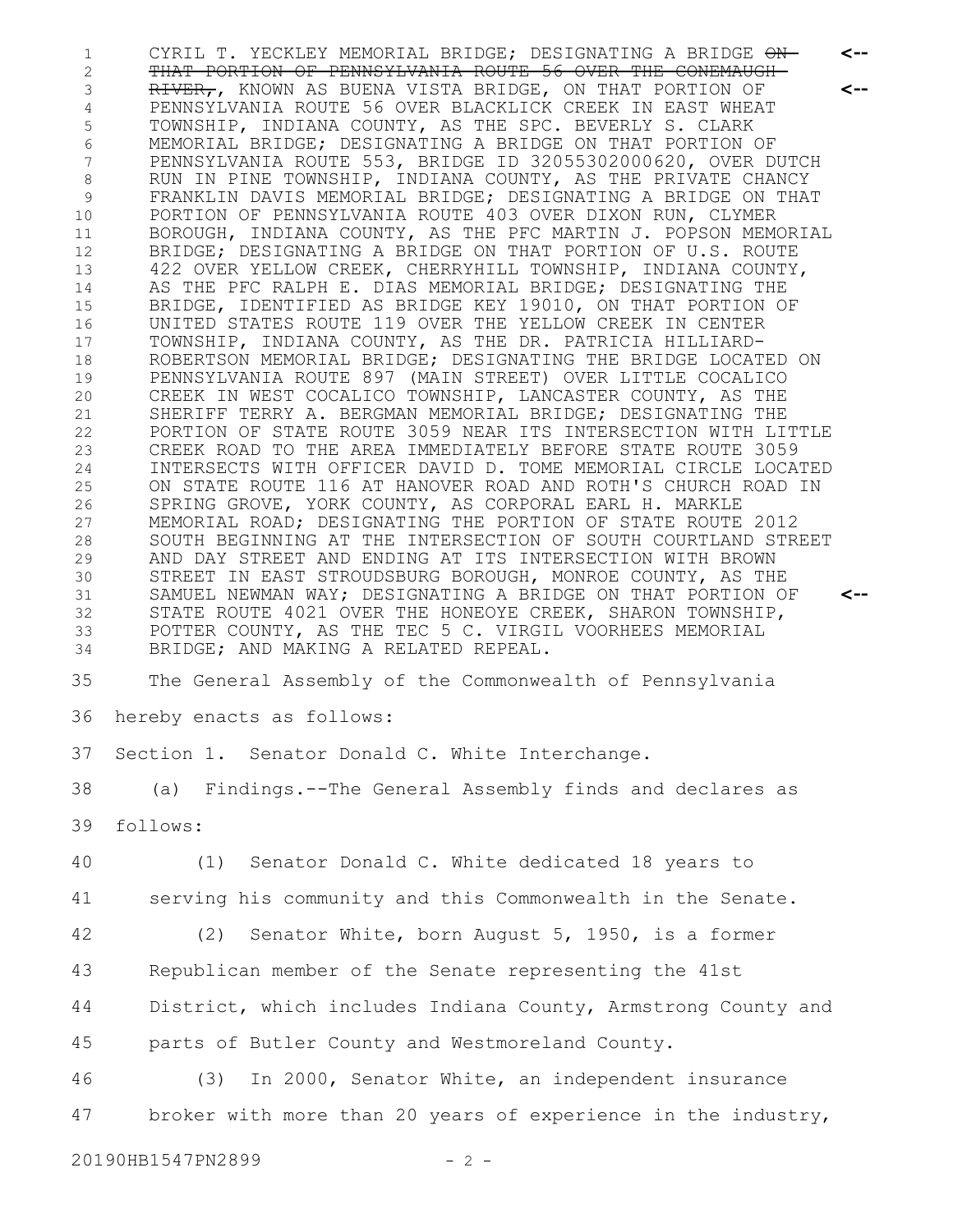won the election for the 41st District Senate seat. 1

(4) Senator White went on to win four subsequent reelections before retiring from the Senate in February 2019. 2 3

(5) During his tenure, Senator White served for 12 years as the chairman of the Senate Banking and Insurance Committee and was respected by both sides of the aisle for his expertise in those subjects. 4 5 6 7

(6) Senator White also served as vice chairman of the Senate Transportation Committee and as a member of the Community, Economic and Recreational Development Committee, Environmental Resources and Energy Committee, Veterans Affairs and Emergency Preparedness Committee and Labor and Industry Committee. 8 9 10 11 12 13

(7) Among his many accomplishments, Senator White was the prime sponsor of a law that revamped Pennsylvania's insurance insolvency laws and minimized increases in workers' compensation premium costs. 14 15 16 17

(8) Senator White is also a member of the PENNVEST Board of Directors, the independent authority that serves the communities and citizens of Pennsylvania by funding sewer, storm water and drinking water projects, and served in the United States Army 1972 to 1975. 18 19 20 21 22

(9) Senator White's leadership and efforts on behalf of his constituents and all Pennsylvanians deserve to be commended. 23 24 25

(b) Designation.--The highway interchange of U.S. Route 422 with Pennsylvania Route 66, Manor Township, Armstrong County, is designated the Senator Donald C. White Interchange. 26 27 28

(c) Signs.--The Department of Transportation shall erect and maintain appropriate signs displaying the name of the bridge to 29 30

20190HB1547PN2899 - 3 -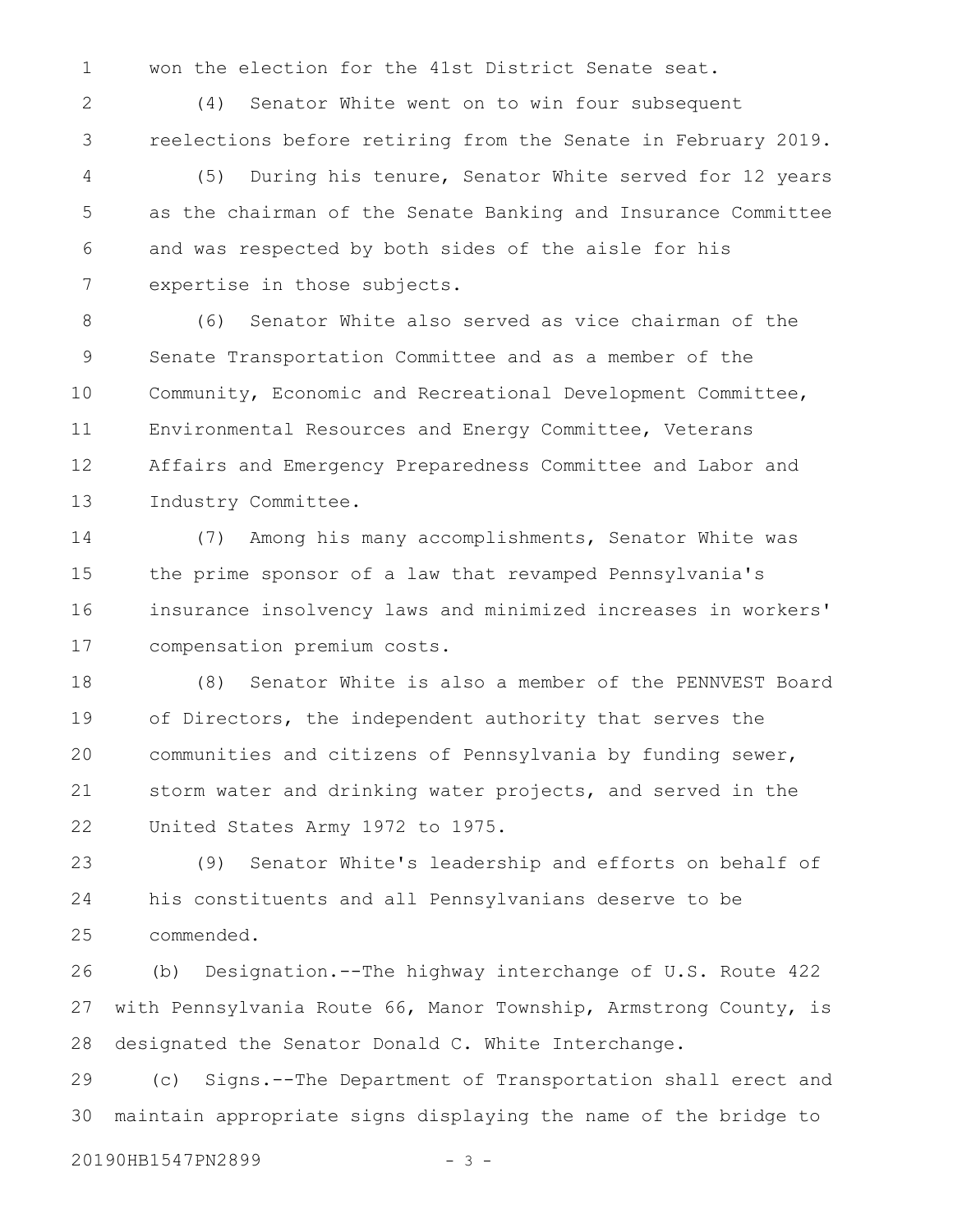traffic in both directions on the bridge. 1

SECTION 2. DUSTER-QUAD 50-SEARCHLIGHT HIGHWAY. 2

(A) FINDINGS.--THE GENERAL ASSEMBLY FINDS AND DECLARES AS FOLLOWS: 3 4

(1) DUSTERS, QUAD .50S AND SEARCHLIGHTS WERE WEAPONS USED BY THE UNITED STATES ARMY, GROUPED TOGETHER AS SEPARATE SMALL UNITS AND DEPLOYED TO VIETNAM STARTING IN 1966 AND ENDING IN 1972. 5 6 7 8

(2) DUSTER WAS THE NICKNAME GIVEN TO A WEAPON MOUNTED ON A TANK CHASSIS WITH TWO 40 MM GUNS MOUNTED ON TOP. 9 10

(3) QUAD 50 WAS THE NICKNAME FOR A WEAPON THAT HAD FOUR .50 CALIBER MACHINE GUNS MOUNTED ON THE BACK OF A TWO AND ONE-HALF TON TRUCK. 11 12 13

(4) SEARCHLIGHTS PROVIDED WHITE LIGHT AND INFRARED ILLUMINATION TO ASSIST THE UNITED STATES ARMY IN THE DEFENSE OF COMBAT BASES AT NIGHT. 14 15 16

(5) SEVERAL HUNDRED SOLDIERS FROM THIS COMMONWEALTH SERVED IN UNITS HEAVILY ARMED WITH DUSTERS, QUAD .50S AND SEARCHLIGHTS. 17 18 19

(6) THE 1ST BATTALION, 44TH ARTILLERY, WITH BATTERY G OF THE 65TH ARTILLERY AND BATTERY G OF THE 29TH ARTILLERY ATTACHED, WAS THE HIGHEST DECORATED UNIT OF ITS SIZE TO FIGHT IN THE VIETNAM WAR. 20 21 22 23

(7) AS A UNIT EQUIPPED WITH DUSTERS, QUAD .50S AND SEARCHLIGHTS, THE UNIT WAS AWARDED MORE THAN 450 MEDALS FOR VALOR, INCLUDING THE MEDAL OF HONOR, AND WAS AWARDED MORE THAN 1000 PURPLE HEARTS. 24 25 26 27

(8) DURING THE VIETNAM WAR, UNITS EQUIPPED WITH DUSTERS, QUAD .50S AND SEARCHLIGHTS SUFFERED THE LOSS OF 211 SOLDIERS, INCLUDING FIVE SOLDIERS FROM THIS COMMONWEALTH. 28 29 30

20190HB1547PN2899 - 4 -

**<--**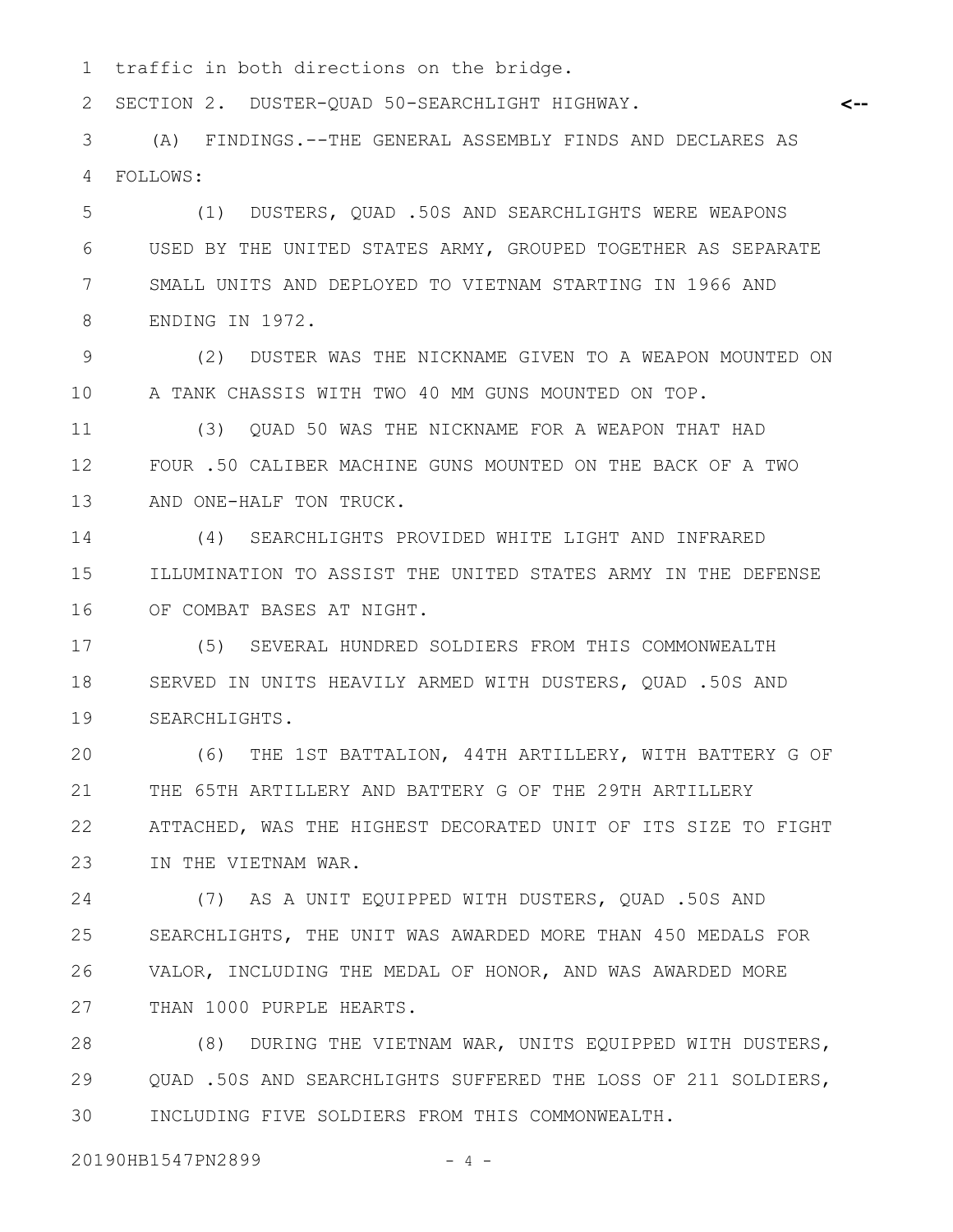(B) DESIGNATION.--THE PORTION OF PENNSYLVANIA ROUTE 144 BEGINNING AT THE INTERSECTION OF PENNSYLVANIA ROUTE 26 IN PLEASANT GAP AND ENDING AT THE INTERSECTION OF PENNSYLVANIA ROUTE 45 IN CENTRE HALL, CENTRE COUNTY, IS DESIGNATED THE DUSTER-QUAD 50-SEARCHLIGHT HIGHWAY. 1 2 3 4 5

(C) SIGNS.--THE DEPARTMENT OF TRANSPORTATION SHALL ERECT AND MAINTAIN APPROPRIATE SIGNS DISPLAYING THE NAME OF THE HIGHWAY TO TRAFFIC IN BOTH DIRECTIONS ON THE HIGHWAY. 6 7 8

SECTION 3. THE HARRY BEAL BRIDGE. 9

(A) FINDINGS.--THE GENERAL ASSEMBLY FINDS AND DECLARES AS FOLLOWS: 10 11

(1) HARRY BEAL ENLISTED IN THE UNITED STATES NAVY IN JUNE 1948, AT 17 YEARS OF AGE. 12 13

(2) MR. BEAL COMPLETED SPECIALIZED TRAINING IN UNDERWATER DEMOLITION, BECOMING WHAT IS COMMONLY REFERRED TO AS A NAVY "FROGMAN." 14 15 16

(3) IN 1962, PRESIDENT JOHN F. KENNEDY SET OUT TO LOOK FOR AN ELITE GROUP OF NAVY SERVICEMEN THAT COULD GO ANYWHERE IN THE WORLD AT A MOMENT'S NOTICE, CREATING THE UNITED STATES NAVY SEALS. 17 18 19 20

(4) THE FIRST PERSON TO STEP FORWARD AND SIGN UP FOR THE NEW UNIT, HARRY BEAL IS RECOGNIZED AS THE FIRST OFFICIAL NAVY SEAL. 21 22 23

(5) AS A MEMBER OF SEAL TEAM TWO, BASED OUT OF LITTLE CREEK, VIRGINIA, MR. BEAL'S 20 YEARS OF SERVICE TOOK HIM TO SOUTH AMERICA, SOUTHEAST ASIA, EUROPE AND THE CARIBBEAN SEA. 24 25 26

(6) MR. BEAL WAS PART OF A TEAM THAT BROUGHT JOHN GLENN OUT OF THE SPACE CAPSULE AFTER ORBITING THE EARTH. 27 28

(7) FOLLOWING HIS MILITARY SERVICE, MR. BEAL WORKED FOR THE PENNSYLVANIA DEPARTMENT OF TRANSPORTATION FOR 20 YEARS 29 30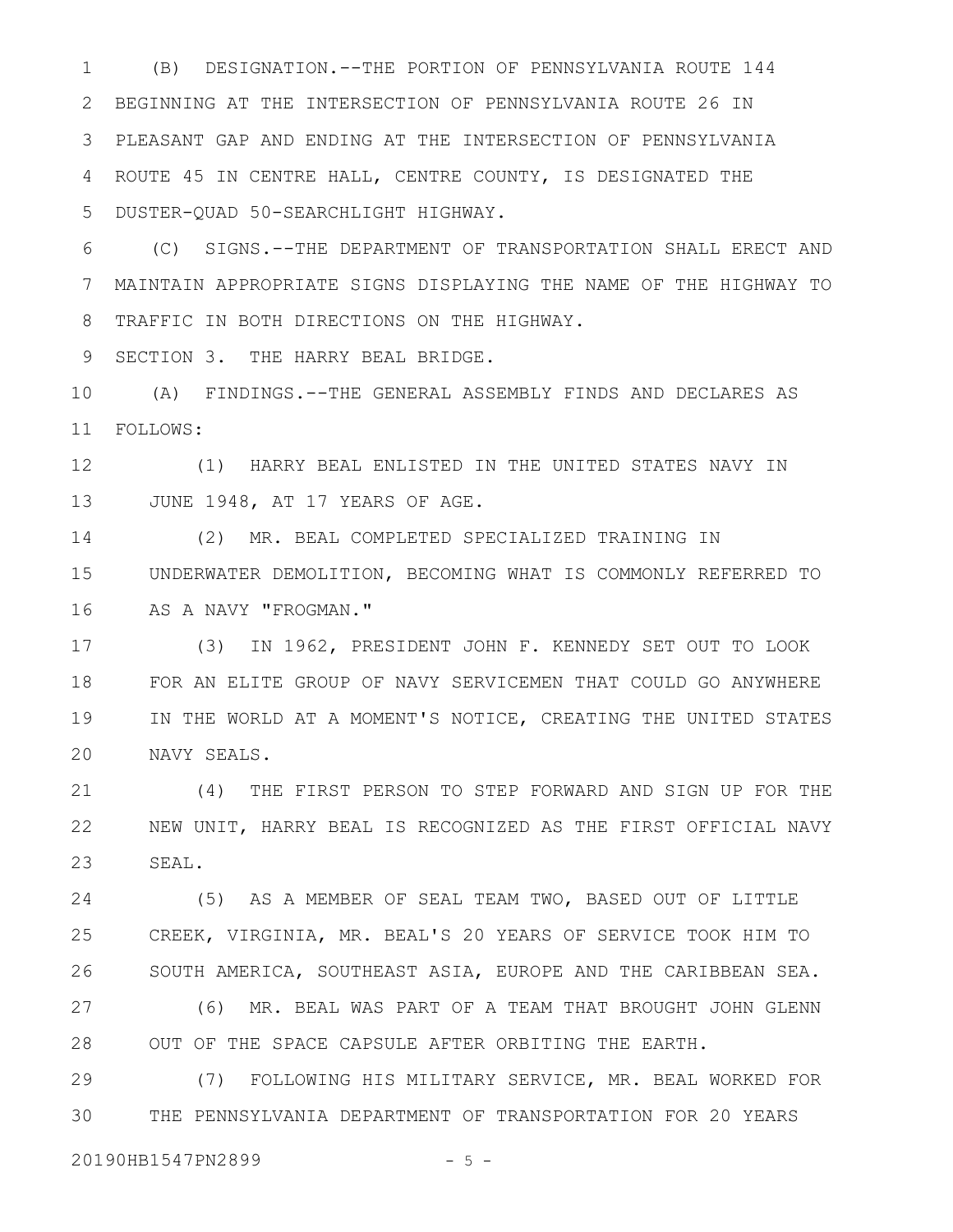BEFORE RETIRING. 1

(B) DESIGNATION.--THE BRIDGE, IDENTIFIED BY BRIDGE KEY 2 31377, LOCATED ON STATE ROUTE 2047 OVER THE FLAUGHERTY CREEK IN MEYERSDALE BOROUGH, SOMERSET COUNTY, IS DESIGNATED THE HARRY BEAL BRIDGE. 3 4 5

(C) SIGNS.--THE DEPARTMENT OF TRANSPORTATION SHALL ERECT AND MAINTAIN APPROPRIATE SIGNS DISPLAYING THE NAME OF THE BRIDGE TO TRAFFIC IN BOTH DIRECTIONS ON THE BRIDGE. 6 7 8

SECTION 4. THE JOHN VATAVUK MEMORIAL BRIDGE. 9

(A) FINDINGS.--THE GENERAL ASSEMBLY FINDS AND DECLARES AS FOLLOWS: 11 10

(1) BORN MARCH 24, 1949, JOHN VATAVUK WAS A MEMBER OF THE FIRST GRADUATING CLASS OF THE UNIVERSITY OF PITTSBURGH AT JOHNSTOWN IN 1971. 12 13 14

(2) MR. VATAVUK WAS A DEDICATED TEACHER FOR 36 YEARS IN THE NORTH STAR SCHOOL DISTRICT. 15 16

(3) IN ADDITION TO TEACHING, MR. VATAVUK SPENT 16 YEARS AS A MEMBER OF THE WINDBER SCHOOL BOARD. 17 18

(4) IN 2007, MR. VATAVUK WON HIS FIRST TERM ON THE SOMERSET COUNTY BOARD OF COMMISSIONERS, WHICH HE WOULD SERVE ON FOR THREE CONSECUTIVE TERMS. 19 20 21

(5) MR. VATAVUK WAS A TIRELESS AND DEDICATED ADVOCATE FOR THE BETTERMENT OF SOMERSET COUNTY. 22 23

(6) MR. VATAVUK WAS INSTRUMENTAL IN PROMOTING AND ENGAGING THE COMMUNITY IN THE BUILDING OF THE USS SOMERSET, WHICH LAUNCHED IN 2012 AND WAS NAMED IN HONOR OF THE CREW AND PASSENGERS OF UNITED AIRLINES FLIGHT 93. 24 25 26 27

(7) MR. VATAVUK WAS A LIFELONG ADVOCATE FOR THE COMPLETION OF U.S. ROUTE 219 AND WAS VITAL IN SECURING FUNDING FOR THE CREATION OF A NEW 11-MILE SECTION BETWEEN 28 29 30

20190HB1547PN2899 - 6 -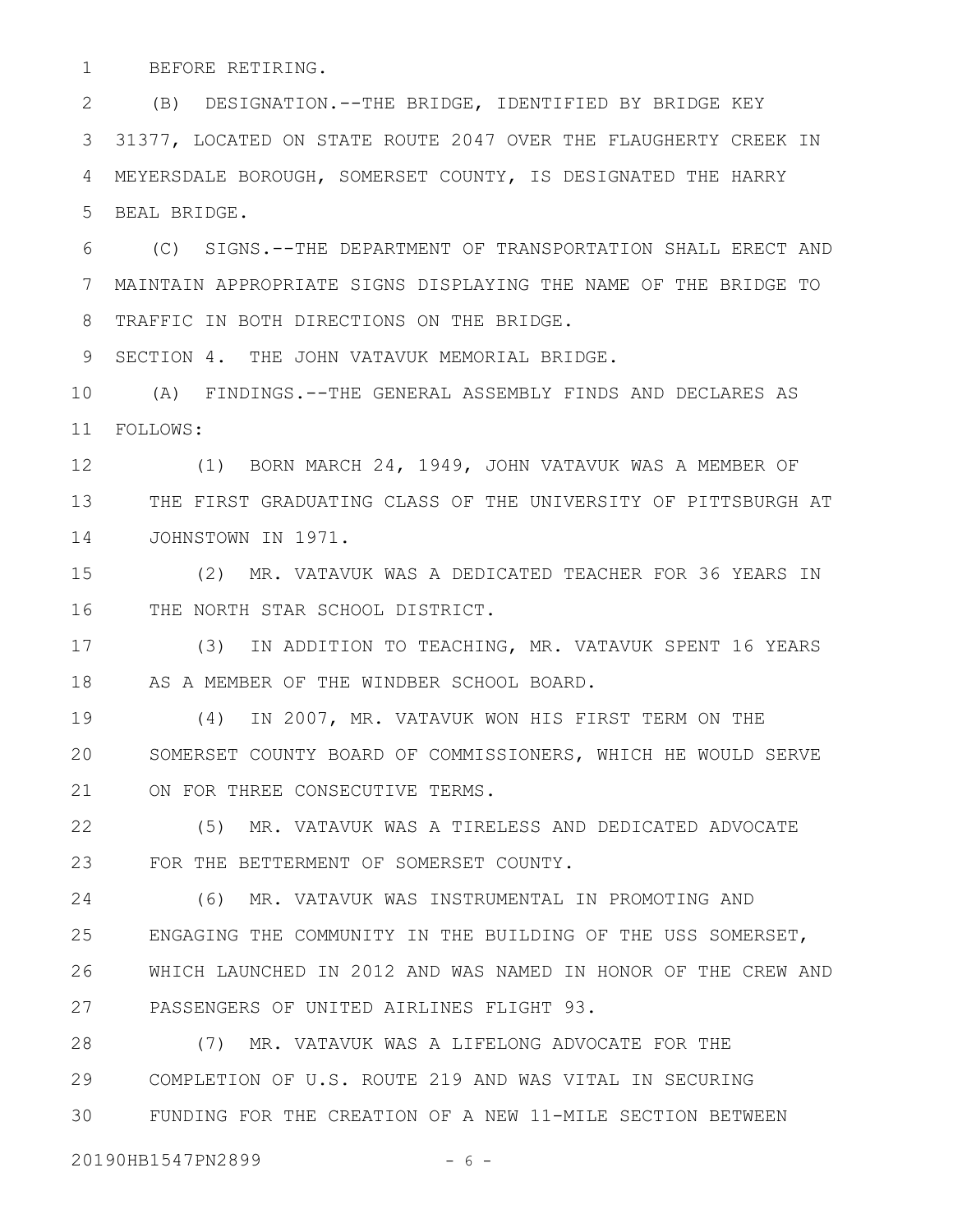SOMERSET AND MEYERSDALE. 1

(B) DESIGNATION.--THE BRIDGE ON THAT PORTION OF U.S. ROUTE 219 OVER BUFFALO CREEK IN BROTHERSVALLEY TOWNSHIP, SOMERSET COUNTY, IS DESIGNATED THE JOHN VATAVUK MEMORIAL BRIDGE. 2 3 4

(C) SIGNS.--THE DEPARTMENT OF TRANSPORTATION SHALL ERECT AND MAINTAIN APPROPRIATE SIGNS DISPLAYING THE NAME OF THE BRIDGE TO TRAFFIC IN BOTH DIRECTIONS ON THE BRIDGE. 5 6 7

SECTION 5. STAFF SERGEANT GARY CRONE MEMORIAL BRIDGE. 8

(A) FINDINGS.--THE GENERAL ASSEMBLY FINDS AND DECLARES AS FOLLOWS: 10 9

(1) STAFF SERGEANT GARY CRONE WAS BORN ON DECEMBER 3, 1941, AND WAS A LIFELONG RESIDENT OF YORK COUNTY. 11 12

(2) STAFF SGT. CRONE ATTENDED NORTHEASTERN HIGH SCHOOL AND ENLISTED INTO THE ARMED FORCES IN OCTOBER 1959. 13 14

(3) STAFF SGT. CRONE, AGE 27, FORMERLY OF ZIONS VIEW IN YORK COUNTY, WAS KILLED IN ACTION ON JANUARY 29, 1968, DURING AN ENEMY AMBUSH WHILE ON PATROL NEAR HILL 471 AROUND KHE SANH, VIETNAM, WHILE SERVING AS A MEMBER OF THE 5TH SPECIAL FORCES GROUP WITH THE UNITED STATES ARMY IN VIETNAM. 15 16 17 18 19

(4) STAFF SGT. CRONE WAS ONE DAY AWAY FROM COMPLETING HIS SECOND TOUR OF DUTY IN VIETNAM AT THE TIME OF HIS DEATH. 20 21

(5) STAFF SGT. CRONE RECEIVED THE SILVER STAR, BRONZE STAR AND TWO PURPLE HEART MEDALS FOR HIS SERVICE AS A MEMBER OF THE ARMED FORCES DURING THE VIETNAM WAR. 22 23 24

(6) STAFF SGT. CRONE WAS SURVIVED BY HIS PARENTS, RALPH AND RUTH CRONE, AND HIS SIBLINGS, GERALDINE AND RICHARD CRONE. 25 26 27

(B) DESIGNATION.--THE BRIDGE CARRYING STATE ROUTE 4009 IN YORK COUNTY OVER THE CONEWAGO CREEK IS DESIGNATED THE STAFF SERGEANT GARY CRONE MEMORIAL BRIDGE. 3028 29

20190HB1547PN2899 - 7 -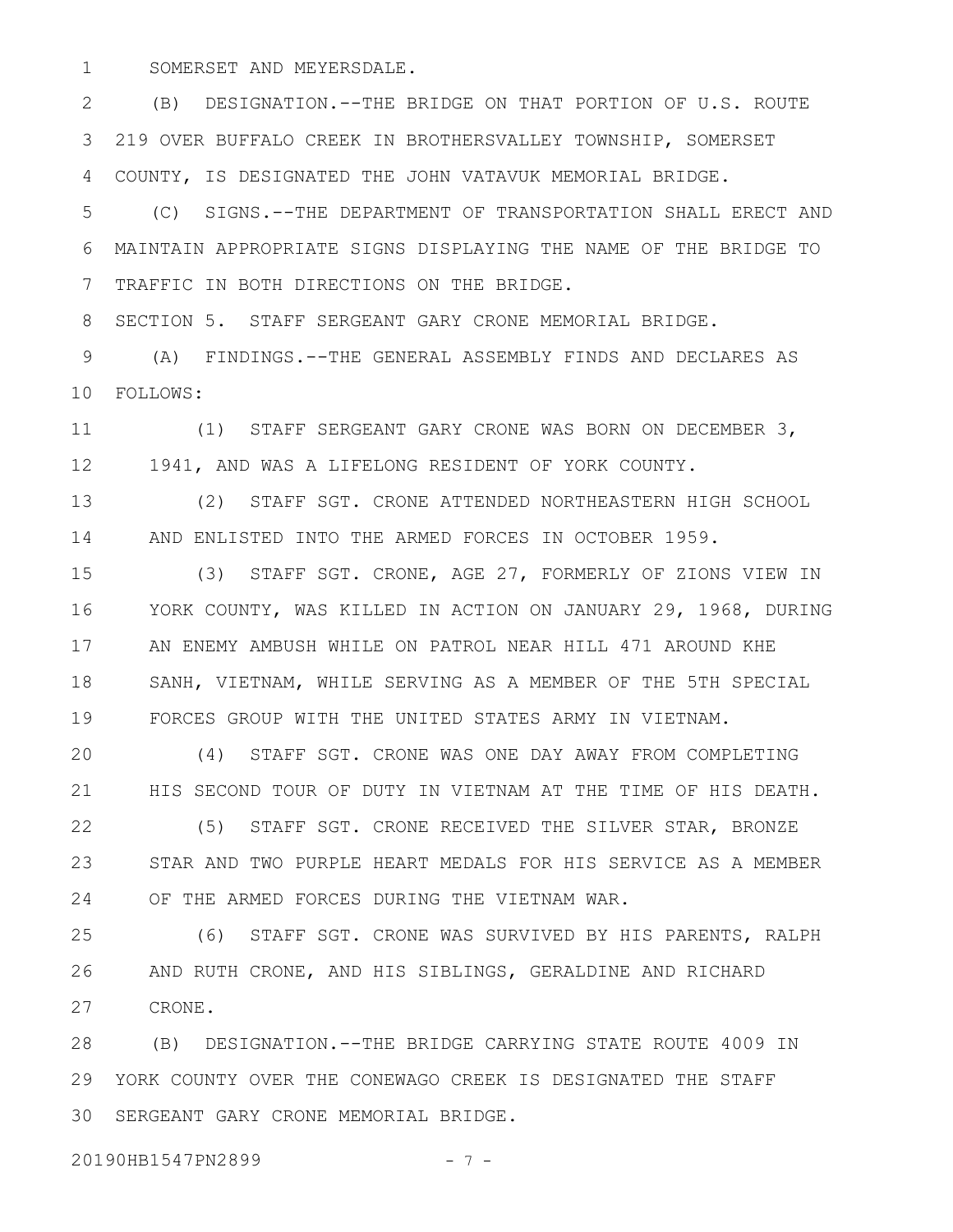(C) SIGNS.--THE DEPARTMENT OF TRANSPORTATION SHALL ERECT AND MAINTAIN APPROPRIATE SIGNS DISPLAYING THE NAME OF THE BRIDGE TO TRAFFIC IN BOTH DIRECTIONS ON THE BRIDGE. 1 2 3

SECTION 6. MARK J. BASERMAN MEMORIAL BRIDGE. 4

(A) FINDINGS.--THE GENERAL ASSEMBLY FINDS AND DECLARES AS FOLLOWS: 5 6

(1) STATE CORRECTIONAL INSTITUTION AT SOMERSET SERGEANT MARK J. BASERMAN OF OAKLAND, STONYCREEK TOWNSHIP, CAMBRIA COUNTY, DIED FEBRUARY 26, 2018, AFTER AN INMATE ASSAULT 11 DAYS EARLIER. 7 8 9 10

(2) BORN AUGUST 21, 1957, SGT. BASERMAN WAS A UNITED STATES ARMY VETERAN WHO WORKED FOR THE DEPARTMENT OF CORRECTIONS AT THE FORMER SCI CRESSON BEFORE TRANSFERRING TO SCI SOMERSET. 11 12 13 14

(3) IN HIS LIFETIME, SGT. BASERMAN FURTHER PROTECTED HIS COMMUNITY AS AN OAKLAND VOLUNTEER FIREFIGHTER AND EAST HILLS EMERGENCY MEDICAL TECHNICIAN. 15 16 17

(4) SGT. BASERMAN WAS POSTHUMOUSLY AWARDED THE MEDAL OF VALOR WHICH IS GIVEN TO GOVERNMENT-EMPLOYED CORRECTIONS OFFICERS. 18 19 20

(5) UNIVERSITY OF PITTSBURGH AT JOHNSTOWN UNDERGRADUATES IN THE JUSTICE ADMINISTRATION AND CRIMINOLOGY PROGRAM ARE ELIGIBLE FOR THE SGT. MARK J. BASERMAN MEMORIAL SCHOLARSHIP. (B) DESIGNATION.--THE BRIDGE LOCATED AT 39°57'48.9"N 79°02'40.7"W (U.S. ROUTE 219 OVER WALTERS MILL ROAD), IS DESIGNATED THE MARK J. BASERMAN MEMORIAL BRIDGE. 21 22 23 24 25 26

(C) SIGNS.--THE DEPARTMENT OF TRANSPORTATION SHALL ERECT AND MAINTAIN APPROPRIATE SIGNS DISPLAYING THE NAME OF THE BRIDGE TO 28 TRAFFIC IN BOTH DIRECTIONS ON AND UNDER THE BRIDGE. 27 29

SECTION 7. PFC RAYMOND P. SCHWESINGER MEMORIAL BRIDGE. 30

20190HB1547PN2899 - 8 -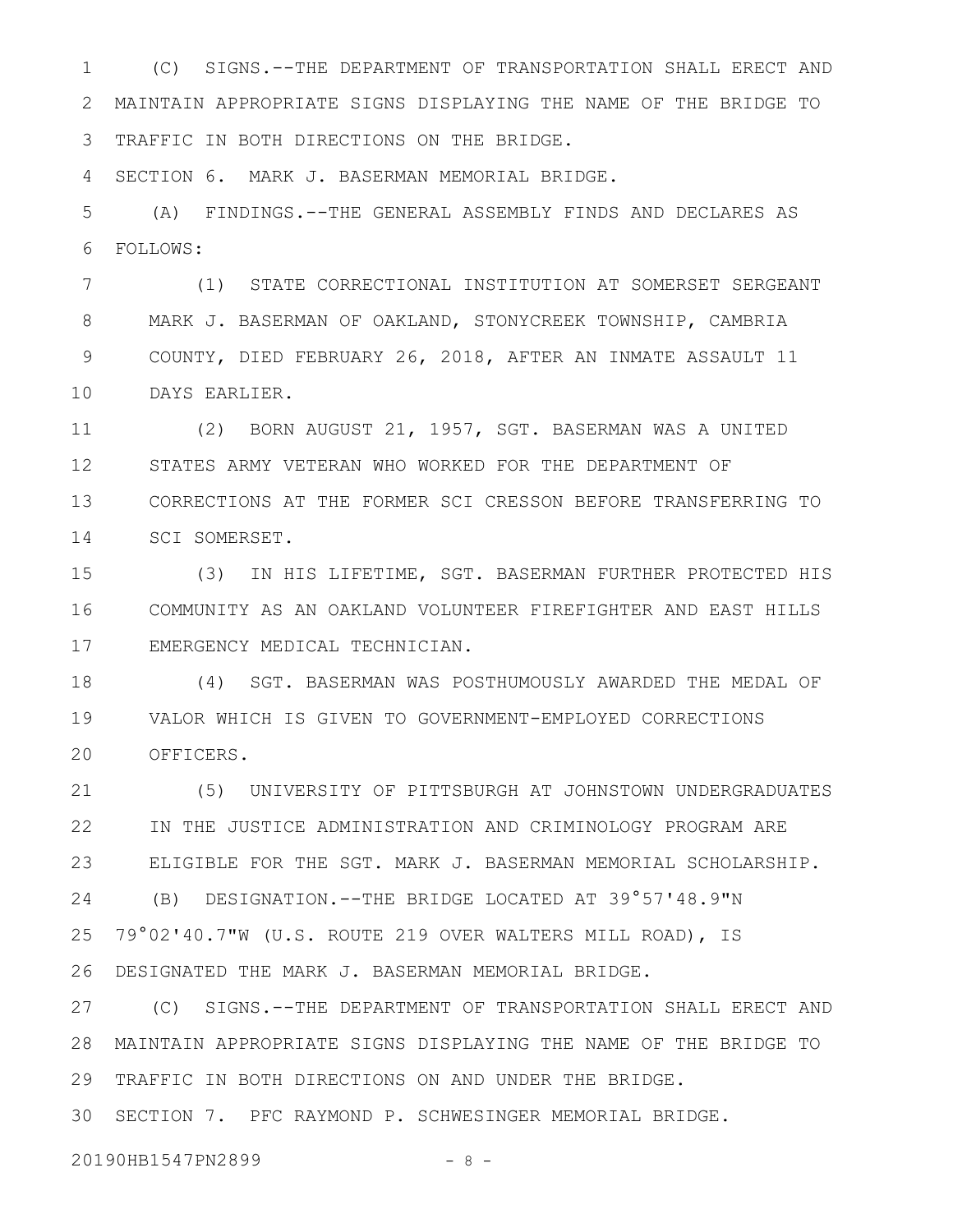(A) FINDINGS.--THE GENERAL ASSEMBLY FINDS AND DECLARES AS FOLLOWS: 2 1

(1) ON MAY 6, 1966, SEELYVILLE RESIDENT, RAYMOND P. SCHWESINGER, WAS KILLED IN QUANG NAM PROVINCE, VIETNAM BY A HOSTILE EXPLOSIVE DEVICE. 3 4 5

(2) PFC SCHWESINGER SERVED AS A RIFLEMAN WITH 3RD PLATOON, DELTA COMPANY, 1ST BATTALION, 9TH MARINES, 3RD MARINE DIVISION, III MARINE AMPHIBIOUS FORCE, A BATTALION THAT SUSTAINED THE HIGHEST CASUALTY RATE IN MARINE CORPS HISTORY. 6 7 8 9 10

(3) PFC SCHWESINGER, A GRADUATE OF HONESDALE HIGH SCHOOL, WAS A MEMBER OF THE SEELYVILLE FIRE COMPANY, WHICH HONORED HIS SACRIFICE WITH A FLAG POLE AND MEMORIAL AT ITS FIRE HALL. 11 12 13 14

(B) DESIGNATION.--THE BRIDGE, IDENTIFIED AS BRIDGE KEY 35729, LOCATED ON STATE ROUTE 3041 IN TEXAS TOWNSHIP, WAYNE COUNTY, IS DESIGNATED THE PFC RAYMOND P. SCHWESINGER MEMORIAL 18 BRIDGE. 15 16 17

(C) SIGNS.--THE DEPARTMENT OF TRANSPORTATION SHALL ERECT AND MAINTAIN APPROPRIATE SIGNS DISPLAYING THE NAME OF THE BRIDGE TO 20 21 TRAFFIC IN BOTH DIRECTIONS ON THE BRIDGE. 19

22 SECTION 8. SFC RAYMOND R. BUCHAN MEMORIAL BRIDGE.

(A) FINDINGS.--THE GENERAL ASSEMBLY FINDS AND DECLARES AS FOLLOWS: 24 23

(1) SFC RAYMOND R. BUCHAN WAS BORN ON OCTOBER 12, 1973, IN JOHNSTOWN AND SERVED THE UNITED STATES IN THE ARMY, WHERE 27 HE REACHED THE RANK OF SERGEANT FIRST CLASS. 25 26

(2) A GRADUATE OF WESTMONT HILLTOP HIGH SCHOOL AND CENTRAL TEXAS COLLEGE, SFC BUCHAN DEDICATED 16 YEARS, NEARLY HIS ENTIRE ADULT LIFE, TO SERVING IN THE ARMY. 28 29 30

20190HB1547PN2899 - 9 -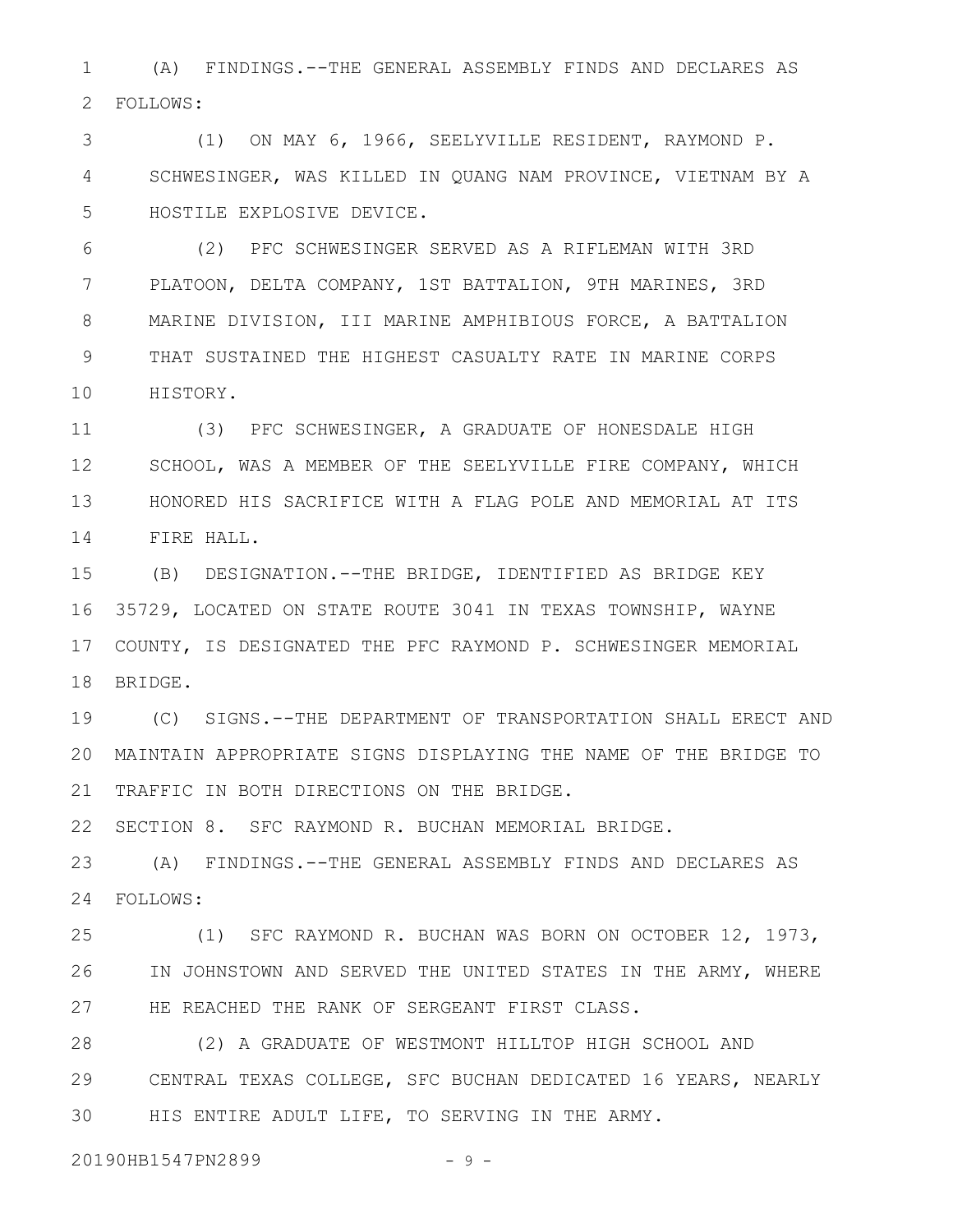(3) SFC BUCHAN WAS ASSIGNED TO THE 1ST BATTALION, 18TH INFANTRY REGIMENT, 2ND BRIGADE COMBAT TEAM, 1ST INFANTRY DIVISION IN SCHWEINFURT, GERMANY, AND ALSO SERVED AS AN ARMY RECRUITER IN ERIE. 1 2 3 4

(4) ON JULY 1, 2007, SFC BUCHAN WAS ON HIS SECOND TOUR OF DUTY IN IRAQ WHEN HE WAS KILLED BY SMALL-ARMS FIRE IN TA'MEEM WHILE ESCORTING AN EXPLOSIVES TEAM. 5 6 7

(5) SFC BUCHAN WAS KNOWN FOR THE MANY FRIENDS HE MADE AMONG THE IRAQI POLICE WITH WHOM HE WORKED. 8 9

(6) SFC BUCHAN WAS RECOGNIZED FOR HIS SELFLESS SERVICE TO HIS COUNTRY WITH THE FOLLOWING AWARDS: THE BRONZE STAR, PURPLE HEART, ARMY COMMENDATION MEDAL-THREE OAK LEAF CLUSTERS, ARMY ACHIEVEMENT MEDAL-TWO OAK LEAF CLUSTERS, ARMY GOOD CONDUCT MEDAL, NATIONAL DEFENSE SERVICE MEDAL WITH BRONZE STAR, KOSOVO CAMPAIGN MEDAL, IRAQ CAMPAIGN MEDAL, GLOBAL WAR ON TERRORISM EXPEDITIONARY MEDAL, GLOBAL WAR ON TERRORISM SERVICE MEDAL, MILITARY OUTSTANDING VOLUNTEER SERVICE MEDAL, ARMY NONCOMMISSIONED OFFICER PROFESSIONAL DEVELOPMENT RIBBON, ARMY SERVICE RIBBON, ARMY OVERSEAS SERVICE RIBBON, NORTH ATLANTIC TREATY ORGANIZATION MEDAL, COMBAT INFANTRYMAN BADGE, ARMY RECRUITER BADGE, DRIVER AND MECHANIC BADGE WITH WHEELED QUALIFICATION BAR. 10 11 12 13 14 15 16 17 18 19 20 21 22

(B) DESIGNATION.--THE BRIDGE, IDENTIFIED BY BRIDGE KEY 8671, ON THAT PORTION OF WASHINGTON STREET OVER THE CONEMAUGH-STONYCREEK RIVER IN JOHNSTOWN CITY, CAMBRIA COUNTY, IS DESIGNATED THE SFC RAYMOND R. BUCHAN MEMORIAL BRIDGE. **<-- <--** 23 24 25 26

(C) SIGNS.--THE DEPARTMENT OF TRANSPORTATION SHALL ERECT AND MAINTAIN APPROPRIATE SIGNS DISPLAYING THE NAME OF THE BRIDGE TO 28 TRAFFIC IN BOTH DIRECTIONS ON THE BRIDGE. 27 29

SECTION 9. CAPTAIN SAMUEL SCHULTZ MEMORIAL BRIDGE. 30

20190HB1547PN2899 - 10 -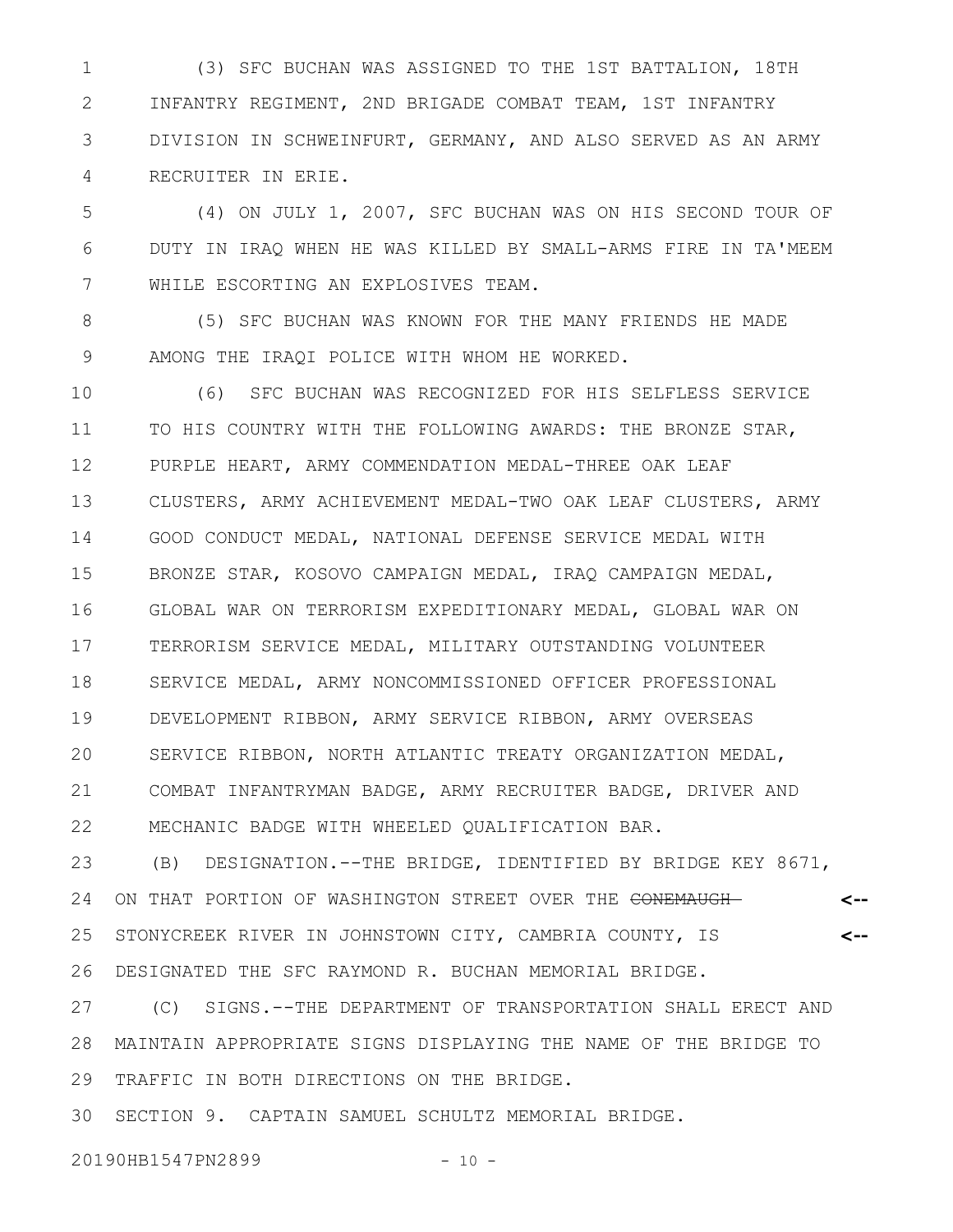(A) FINDINGS.--THE GENERAL ASSEMBLY FINDS AND DECLARES AS FOLLOWS: 1 2

(1) A NATIVE OF HUNTINGDON VALLEY, CAPTAIN SAMUEL SCHULTZ GRADUATED FROM ABINGTON SENIOR HIGH SCHOOL IN 2008. 3 4

(2) FOLLOWING IN HIS FAMILY'S FOOTSTEPS TO BECOME A PILOT, CAPTAIN SCHULTZ RECEIVED HIS PRIVATE PILOT'S LICENSE BY 18 YEARS OF AGE. 5 6 7

(3) AFTER GRADUATION, CAPTAIN SCHULTZ ENROLLED IN THE NAVAL RESERVE OFFICER TRAINING CORPS (ROTC) PROGRAM AT THE PENNSYLVANIA STATE UNIVERSITY. 8 9 10

(4) CAPTAIN SCHULTZ JOINED THE UNITED STATES MARINE CORPS IN 2012, SERVING AS A PILOT ASSIGNED TO MARINE HEAVY HELICOPTER SQUADRON (HMH) 465, MARINE AIRCRAFT GROUP 16, 3RD MARINE AIRCRAFT WING, MARINE CORPS AIR STATION MIRAMAR IN SAN DIEGO, CALIFORNIA. 11 12 13 14 15

(5) ON APRIL 3, 2018, AT 28 YEARS OF AGE, CAPTAIN SCHULTZ WAS ONE OF FOUR MARINES KILLED AS A RESULT OF A CH-53E SUPER STALLION HELICOPTER CRASH DURING A TRAINING EXERCISE NEAR EL CENTRO, CALIFORNIA. 16 17 18 19

(B) DESIGNATION.--THE BRIDGE, IDENTIFIED AS BRIDGE KEY 27659, LOCATED ON THAT PORTION OF STATE ROUTE 2034, ALSO KNOWN AS EDGE HILL ROAD, OVER PENNSYLVANIA ROUTE 611, ALSO KNOWN AS OLD YORK ROAD, IN ABINGTON TOWNSHIP, MONTGOMERY COUNTY, IS DESIGNATED THE CAPTAIN SAMUEL SCHULTZ MEMORIAL BRIDGE. 20 21 22 23 24

(C) SIGNS.--THE DEPARTMENT OF TRANSPORTATION SHALL ERECT AND MAINTAIN APPROPRIATE SIGNS DISPLAYING THE NAME OF THE BRIDGE TO 27 TRAFFIC IN BOTH DIRECTIONS ON THE BRIDGE. 25 26

28 SECTION 10. PFC CYRIL T. YECKLEY MEMORIAL BRIDGE.

(A) FINDINGS.--THE GENERAL ASSEMBLY FINDS AND DECLARES AS FOLLOWS: 3029

20190HB1547PN2899 - 11 -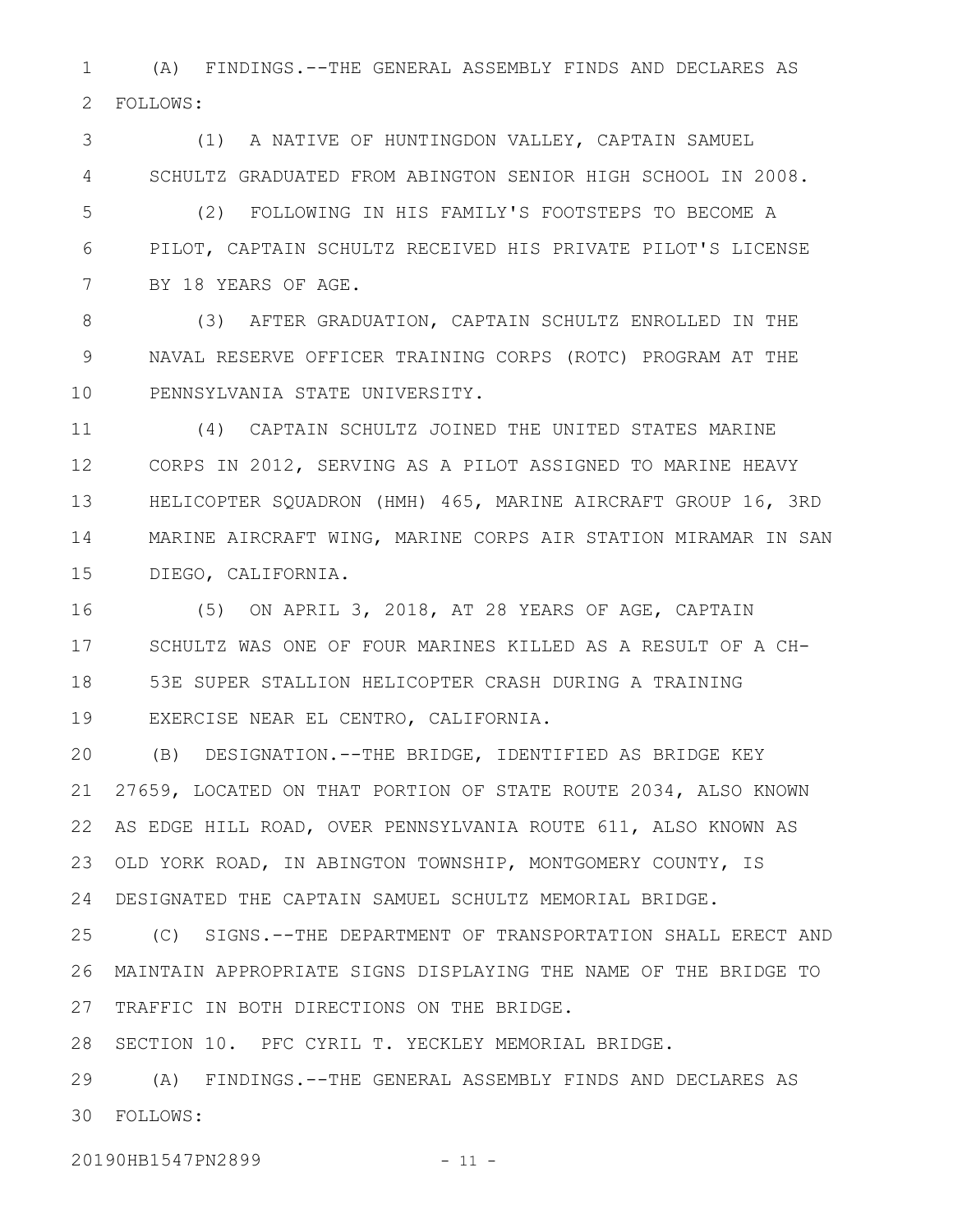(1) PFC CYRIL T. YECKLEY WAS BORN OCTOBER 20, 1945, IN CARROLLTOWN BOROUGH, CAMBRIA COUNTY. 1 2

(2) HE ENLISTED IN THE UNITED STATES MARINE CORPS AND BEGAN A TOUR OF DUTY IN QUANG NAM PROVINCE, SOUTH VIETNAM, ON FEBRUARY 23, 1969, AS A RIFLEMAN WITH L COMPANY, 3RD BATTALION, 5TH MARINE REGIMENT, 1ST MARINE DIVISION. 3 4 5 6

(3) LESS THAN ONE MONTH LATER, ON MARCH 13, 1969, PFC YECKLEY WAS KILLED IN ACTION AFTER RECEIVING MULTIPLE FRAGMENTATION WOUNDS. 7 8 9

(B) DESIGNATION.--THE BRIDGE LOCATED ON STATE ROUTE 1002, ALSO KNOWN AS FRIEND LEA ROAD, OVER U.S. ROUTE 219 IN CAMBRIA TOWNSHIP, CAMBRIA COUNTY, IS DESIGNATED THE PFC CYRIL T. YECKLEY MEMORIAL BRIDGE. 10 11 12 13

(C) SIGNS.--THE DEPARTMENT OF TRANSPORTATION SHALL ERECT AND MAINTAIN APPROPRIATE SIGNS DISPLAYING THE NAME OF THE BRIDGE TO TRAFFIC IN BOTH DIRECTIONS ON THE BRIDGE. 14 15 16

SECTION 11. SPC. BEVERLY S. CLARK MEMORIAL BRIDGE. 17

(A) FINDINGS.--THE GENERAL ASSEMBLY FINDS AND DECLARES AS FOLLOWS: 19 18

(1) SPECIALIST BEVERLY S. CLARK, A NATIVE OF INDIANA COUNTY, JOINED THE WESTMORELAND COUNTY-BASED 14TH QUARTERMASTER DETACHMENT OF THE ARMY RESERVES UPON GRADUATION FROM HIGH SCHOOL. 20 21 22 23

(2) ON FEBRUARY 25, 1991, SPECIALIST CLARK, 23 YEARS OF AGE, WAS KILLED DURING A SCUD MISSILE ATTACK ON THE UNITED STATES MILITARY BARRACKS AT RIYADH, SAUDI ARABIA. 24 25 26

(B) DESIGNATION.--THE BRIDGE LOCATED ON PENNSYLVANIA ROUTE **<--** 56 OVER THE CONEMAUGH RIVER, INDIANA COUNTY, IS DESIGNATED THE SPC. BEVERLY S. CLARK MEMORIAL BRIDGE., KNOWN AS THE BUENA VISTA **<--** 29 BRIDGE, LOCATED ON PENNSYLVANIA ROUTE 56 OVER BLACKLICK CREEK IN 3027 28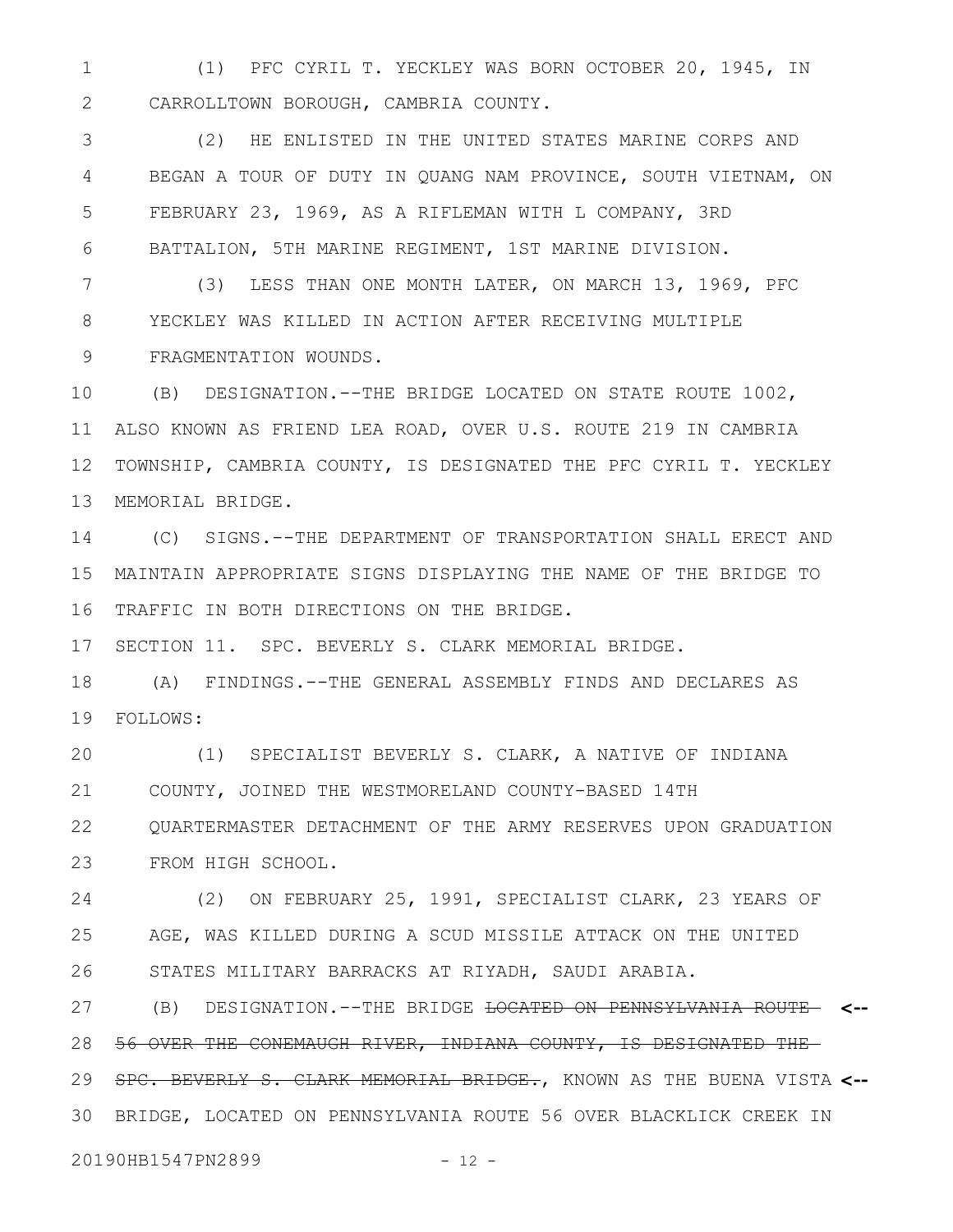EAST WHEAT TOWNSHIP, INDIANA COUNTY, IS DESIGNATED THE SPC BEVERLY S. CLARK MEMORIAL BRIDGE. 1 2

(C) SIGNS.--THE DEPARTMENT OF TRANSPORTATION SHALL ERECT AND MAINTAIN APPROPRIATE SIGNS DISPLAYING THE NAME OF THE BRIDGE TO TRAFFIC IN BOTH DIRECTIONS ON THE BRIDGE. 3 4 5

SECTION 12. PRIVATE CHANCY FRANKLIN DAVIS MEMORIAL BRIDGE. 6

(A) FINDINGS.--THE GENERAL ASSEMBLY FINDS AND DECLARES AS FOLLOWS: 7 8

(1) CHANCY FRANKLIN DAVIS WAS BORN MARCH 28, 1924, IN ALVERDA, INDIANA COUNTY. 9 10

(2) PRIVATE DAVIS ENLISTED IN THE UNITED STATES MARINE CORPS IN 1942. 12 11

(3) AFTER BASIC TRAINING AT PARRIS ISLAND, NORTH CAROLINA, PRIVATE DAVIS SERVED IN THE PACIFIC OCEAN THEATER DURING WORLD WAR II AS A MEMBER OF THE 3RD MARINE DIVISION. 13 14 15

(4) ON NOVEMBER 20, 1943, PRIVATE DAVIS WAS KILLED IN THE BATTLE OF PIVA FORKS WHILE DEFENDING AGAINST A JAPANESE COUNTERATTACK TOWARD RECENT AMERICAN LANDINGS AT TORAKINA BAY IN THE SOLOMON ISLANDS. 16 17 18 19

(B) DESIGNATION.--THE BRIDGE LOCATED ON PENNSYLVANIA ROUTE 553, BRIDGE ID 32055302000620, OVER DUTCH RUN IN PINE TOWNSHIP, INDIANA COUNTY, IS DESIGNATED THE PRIVATE CHANCY FRANKLIN DAVIS MEMORIAL BRIDGE. 23 20 21 22

(C) SIGNS.--THE DEPARTMENT OF TRANSPORTATION SHALL ERECT AND MAINTAIN APPROPRIATE SIGNS DISPLAYING THE NAME OF THE BRIDGE TO 25 26 TRAFFIC IN BOTH DIRECTIONS ON THE BRIDGE. 24

27 SECTION 13. PFC MARTIN J. POPSON MEMORIAL BRIDGE.

(A) FINDINGS.--THE GENERAL ASSEMBLY FINDS AND DECLARES AS 28 FOLLOWS: 29

(1) PFC MARTIN J. POPSON OF PENN RUN SERVED IN THE 3020190HB1547PN2899 - 13 -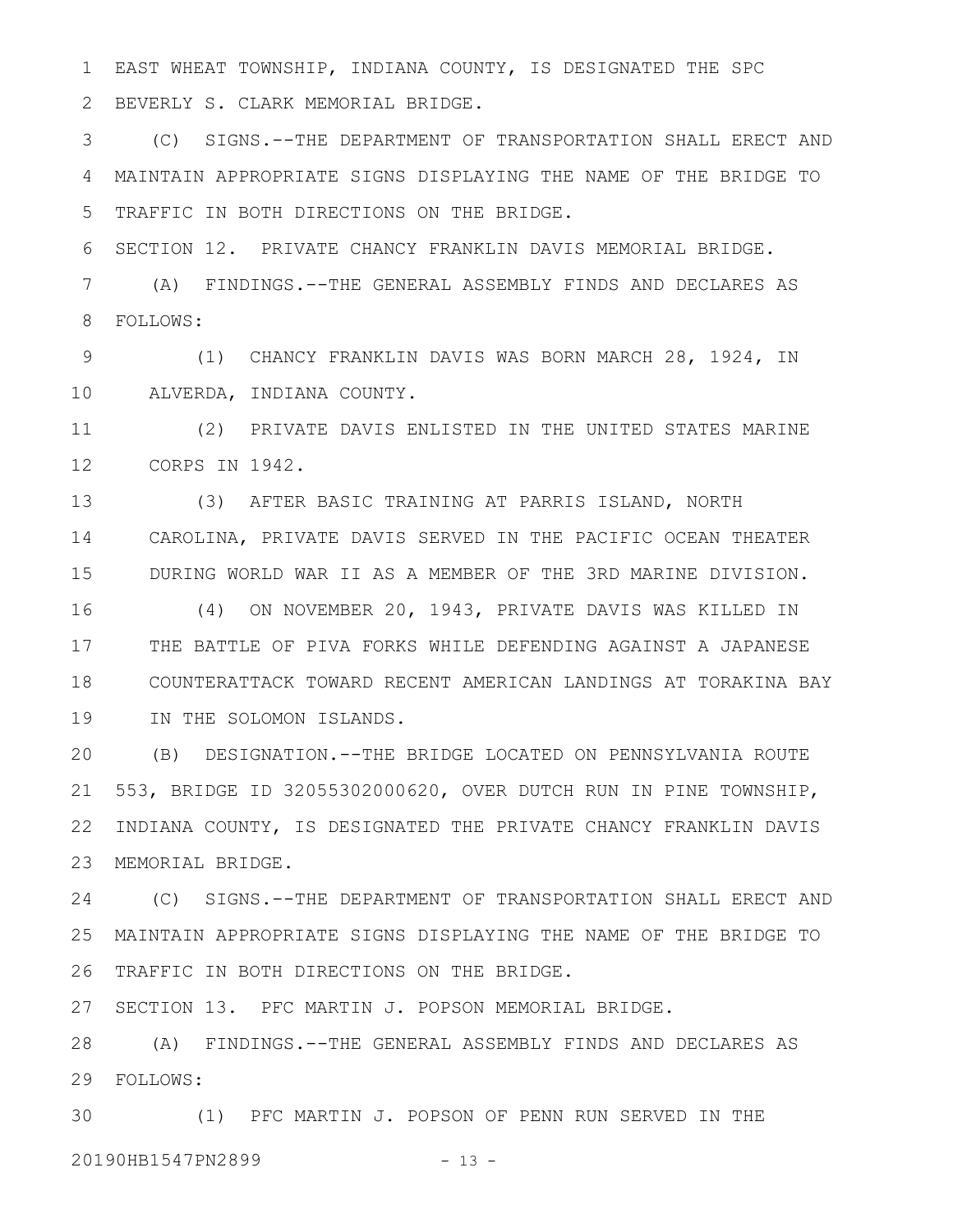UNITED STATES ARMY IN WORLD WAR II. 1

(2) PFC POPSON WAS AWARDED THE DISTINGUISHED SERVICE CROSS, THE NATION'S SECOND HIGHEST MEDAL, FOR EXTRAORDINARY HEROISM IN ACTION DURING THE LIBERATION OF MANILA. 2 3 4

(3) PFC POPSON ALSO RECEIVED A PURPLE HEART, COMBAT INFANTRYMAN BADGE AND THE ASIATIC-PACIFIC CAMPAIGN RIBBON. (B) DESIGNATION.--THE BRIDGE LOCATED ON PENNSYLVANIA ROUTE 403 OVER DIXON RUN, CLYMER BOROUGH, INDIANA COUNTY, IS DESIGNATED THE PFC MARTIN J. POPSON MEMORIAL BRIDGE. 5 6 7 8 9

(C) SIGNS.--THE DEPARTMENT OF TRANSPORTATION SHALL ERECT AND MAINTAIN APPROPRIATE SIGNS DISPLAYING THE NAME OF THE BRIDGE TO TRAFFIC IN BOTH DIRECTIONS ON THE BRIDGE. 10 11 12

SECTION 14. PFC RALPH E. DIAS MEMORIAL BRIDGE. 13

(A) FINDINGS.--THE GENERAL ASSEMBLY FINDS AND DECLARES AS FOLLOWS: 15 14

(1) PFC RALPH E. DIAS OF SHELOCTA SERVED IN THE UNITED STATES MARINE CORPS COMPANY D, 1ST BATTALION, 7TH MARINES, 1ST MARINE DIVISION, FLEET MARINE FORCE IN VIETNAM. 16 17 18

(2) ON NOVEMBER 12, 1969, PFC DIAS, 19 YEARS OF AGE, WAS KILLED IN COMBAT IN QUANG NAM PROVINCE, VIETNAM. 19 20

(3) PFC DIAS WAS AWARDED THE MEDAL OF HONOR, THE PURPLE HEART, THE COMBAT ACTION BADGE, THE MERITORIOUS UNIT COMMENDATION WITH ONE BRONZE STAR, THE NATIONAL DEFENSE SERVICE MEDAL, THE VIETNAM SERVICE MEDAL WITH THREE BRONZE STARS, THE REPUBLIC OF VIETNAM MERITORIOUS UNIT COMMENDATION WITH PALM AND FRAME, THE REPUBLIC OF VIETNAM MERITORIOUS UNIT COMMENDATION WITH PALM AND FRAME AND THE REPUBLIC OF VIETNAM CAMPAIGN MEDAL WITH DEVICE. 21 22 23 24 25 26 27 28

(B) DESIGNATION.--THE BRIDGE LOCATED ON U.S. ROUTE 422 OVER YELLOW CREEK, CHERRYHILL TOWNSHIP, INDIANA COUNTY, IS DESIGNATED 3029

20190HB1547PN2899 - 14 -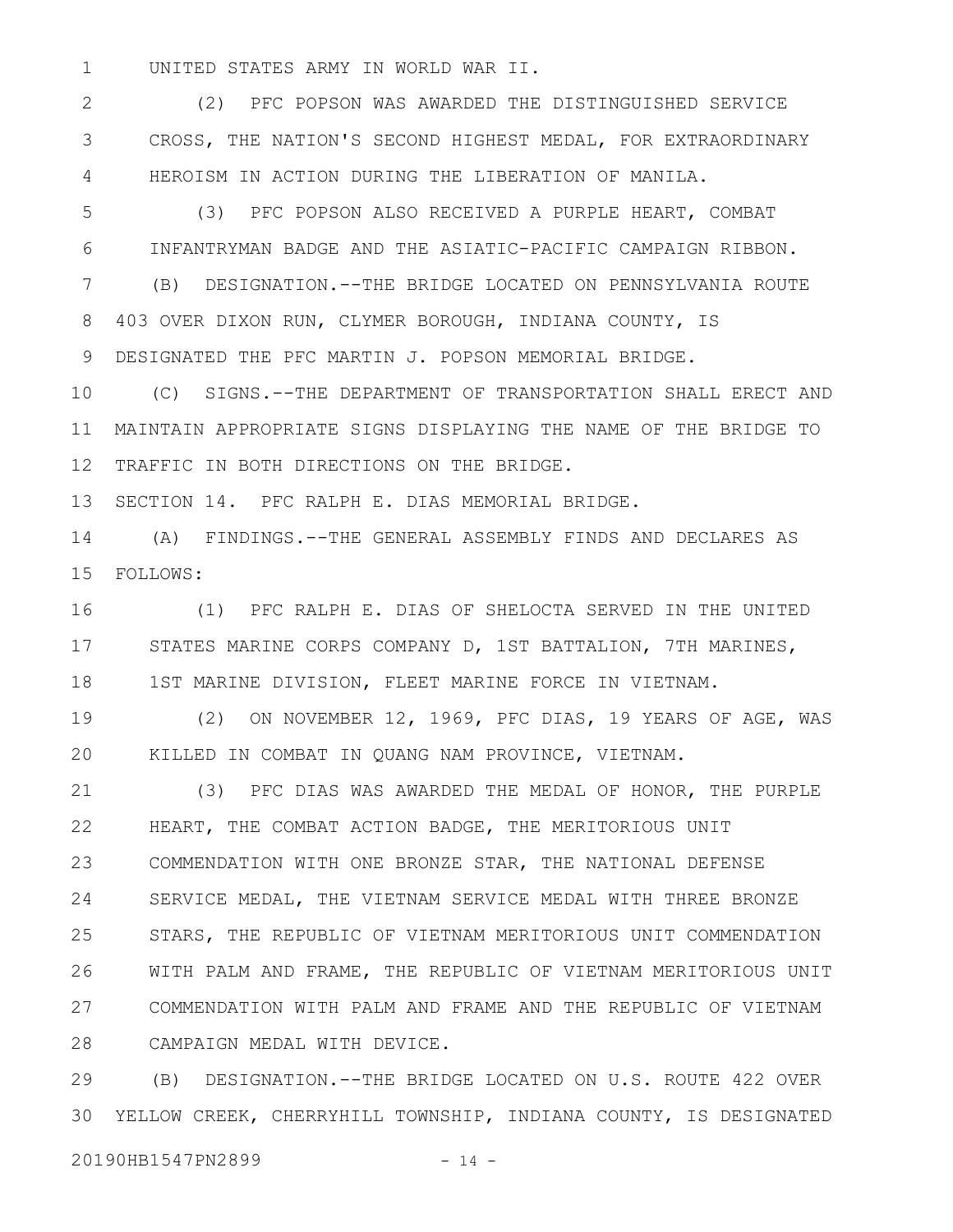THE PFC RALPH E. DIAS MEMORIAL BRIDGE. 1

(C) SIGNS.--THE DEPARTMENT OF TRANSPORTATION SHALL ERECT AND MAINTAIN APPROPRIATE SIGNS DISPLAYING THE NAME OF THE BRIDGE TO TRAFFIC IN BOTH DIRECTIONS ON THE BRIDGE. 2 3 4

SECTION 15. DR. PATRICIA HILLIARD-ROBERTSON MEMORIAL BRIDGE. (A) FINDINGS.--THE GENERAL ASSEMBLY FINDS AND DECLARES AS FOLLOWS: 5 6 7

(1) PATRICIA HILLIARD-ROBERTSON LIVED A LIFE OF SERVICE TO OTHERS AND AS AN EXEMPLARY ROLE MODEL FOR WOMEN IN STEM EDUCATION. 8 9 10

(2) DR. HILLIARD-ROBERTSON WAS BORN ON MARCH 12, 1963, IN INDIANA AND GREW UP IN HOMER CITY. DR. HILLIARD-ROBERTSON GRADUATED FROM HOMER CENTER HIGH SCHOOL AND THE INDIANA UNIVERSITY OF PENNSYLVANIA, WHERE SHE EARNED A BACHELOR OF SCIENCE DEGREE IN BIOLOGY IN 1985. 11 12 13 14 15

(3) IN 1989, DR. HILLIARD-ROBERTSON EARNED A MEDICAL DEGREE FROM THE MEDICAL COLLEGE OF PENNSYLVANIA. SHE THEN COMPLETED A THREE-YEAR RESIDENCY IN FAMILY MEDICINE AND WAS CERTIFIED BY THE AMERICAN BOARD OF FAMILY PRACTICE. 16 17 18 19

(4) FROM 1992 TO 1995, DR. HILLIARD-ROBERTSON PRACTICED MEDICINE IN ERIE, PENNSYLVANIA. SHE WAS ON THE STAFF OF ST. VINCENT HOSPITAL WHERE SHE SERVED AS THE CLINICAL COORDINATOR FOR MEDICAL STUDENTS IN TRAINING AND ALSO PROVIDED TRAINING AND SUPERVISION FOR RESIDENT PHYSICIANS. 20 21 22 23 24

(5) IN 1995, DR. HILLIARD-ROBERTSON WAS ONE OF TWO FELLOWS SELECTED TO STUDY AEROSPACE MEDICINE AT THE UNIVERSITY OF TEXAS MEDICAL BRANCH (UTMB), GALVESTON AND AT THE JOHNSON SPACE CENTER, HOUSTON, TEXAS. 25 26 27 28

(6) WHILE ENROLLED AS A SPACE MEDICINE FELLOW, DR. HILLIARD-ROBERTSON COMPLETED A RESEARCH PROJECT WHERE SHE 29 30

20190HB1547PN2899 - 15 -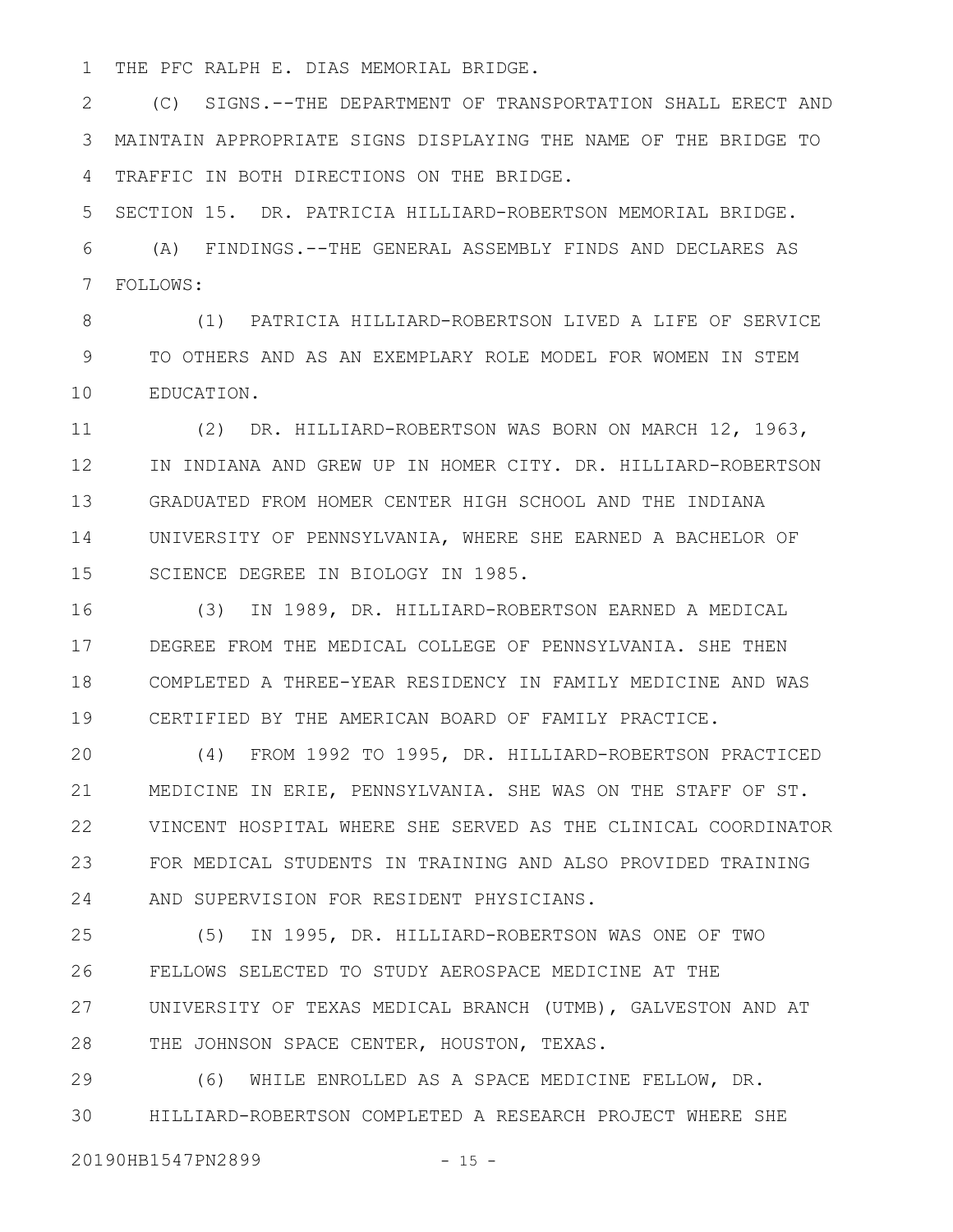STUDIED ECCENTRIC AND CONCENTRIC RESISTIVE EXERCISE COUNTERMEASURES FOR SPACE FLIGHT. SHE ALSO SERVED AS A MEMBER OF THE FACULTY AT UTMB IN THE DEPARTMENTS OF FAMILY MEDICINE AND EMERGENCY MEDICINE. 1 2 3 4

(7) IN 1997, DR. HILLIARD-ROBERTSON JOINED THE FLIGHT MEDICINE CLINIC AT JOHNSON SPACE CENTER AND SERVED AS THE CHAIRMAN OF THE BONE, MUSCLE AND EXERCISE INTEGRATED PRODUCT TEAM. 5 6 7 8

(8) IN 1998, NASA SELECTED DR. HILLIARD-ROBERTSON FOR THE ASTRONAUT CANDIDATE TRAINING PROGRAM. UPON COMPLETING TRAINING, DR. HILLIARD-ROBERTSON SERVED AS THE OFFICE REPRESENTATIVE FOR THE CREW HEALTHCARE SYSTEM (CHECS) AND AS CREW SUPPORT ASTRONAUT (CSA) FOR THE INTERNATIONAL SPACE STATION EXPEDITION-2 CREW. 9 10 11 12 13 14

(9) DR. HILLIARD-ROBERTSON PASSED AWAY ON MAY 24, 2001. (B) DESIGNATION.--THE BRIDGE, IDENTIFIED AS BRIDGE KEY 19010, LOCATED ON THAT PORTION OF UNITED STATES ROUTE 119 OVER THE YELLOW CREEK IN CENTER TOWNSHIP, INDIANA COUNTY, IS DESIGNATED THE DR. PATRICIA HILLIARD-ROBERTSON MEMORIAL BRIDGE. (C) SIGNS.--THE DEPARTMENT OF TRANSPORTATION SHALL ERECT AND MAINTAIN APPROPRIATE SIGNS DISPLAYING THE NAME OF THE BRIDGE TO TRAFFIC IN BOTH DIRECTIONS ON THE BRIDGE. 15 16 17 18 19 20 21 22

SECTION 16. SHERIFF TERRY A. BERGMAN MEMORIAL BRIDGE. 23

(A) FINDINGS.--THE GENERAL ASSEMBLY FINDS AND DECLARES AS FOLLOWS: 25 24

(1) TERRY A. BERGMAN WAS BORN IN EPHRATA BOROUGH, LANCASTER COUNTY, GRADUATED FROM THE COCALICO HIGH SCHOOL IN 1971 AND RECEIVED A BACHELOR OF SCIENCE DEGREE IN CRIMINAL JUSTICE FROM THE PENNSYLVANIA STATE UNIVERSITY. 26 27 28 29

(2) SHERIFF BERGMAN WAS A CORPORAL IN THE UNITED STATES 20190HB1547PN2899 - 16 -30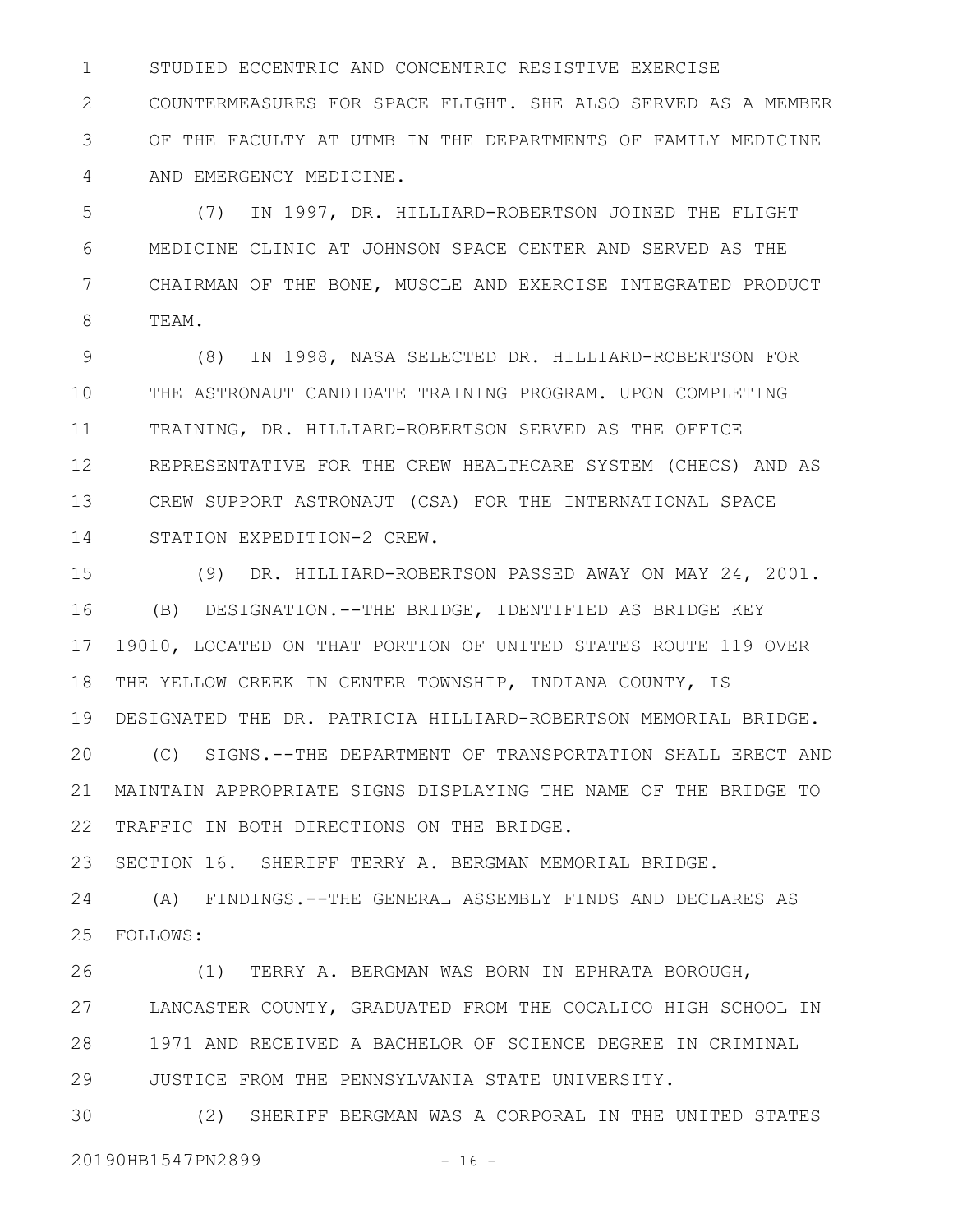MARINE CORPS FROM 1972 THROUGH 1975 AND WAS ASSIGNED TO MARINE CORPS HEADQUARTERS IN WASHINGTON, DC. 1 2

(3) SHERIFF BERGMAN WAS A MEMBER OF THE MARINE CORPS ASSOCIATION AND A CHARTER MEMBER OF THE MARINE CORPS HERITAGE FOUNDATION. 3 4 5

(4) SHERIFF BERGMAN SERVED AS THE LANCASTER COUNTY SHERIFF FROM DECEMBER 2000 TO DECEMBER 2010 AND WORKED IN THE SHERIFF'S OFFICE FOR A TOTAL OF 33 YEARS PRIOR TO RETIRING IN 2010. 6 7 8 9

(5) SHERIFF BERGMAN WAS A CHARTER MEMBER OF THE WEST COCALICO PARKS AND RECREATION BOARD, HAVING SERVED FOR MORE THAN 20 YEARS. 10 11 12

(6) SHERIFF BERGMAN WAS A FORMER PENNSYLVANIA STATE COMMANDANT OF THE MARINE CORPS LEAGUE OF PENNSYLVANIA. 13 14

(7) SHERIFF BERGMAN WAS A FORMER MEMBER OF THE PENNSYLVANIA VETERANS COMMISSION WHERE HE WAS THE RECIPIENT OF THE ADJUTANT GENERAL'S PRESTIGIOUS "PENNSYLVANIA COMMENDATION MEDAL." 15 16 17 18

(8) SHERIFF BERGMAN WAS A 32ND DEGREE MASON AND A MEMBER OF THE EPHRATA LODGE NO. 665 FREE & ACCEPTED MASONS OF PENNSYLVANIA, LANCASTER LODGE OF PERFECTION, READING CONSISTORY AND SHRINERS INTERNATIONAL. 19 20 21 22

(B) DESIGNATION.--THE BRIDGE LOCATED ON PENNSYLVANIA ROUTE 897 (MAIN STREET) OVER LITTLE COCALICO CREEK IN WEST COCALICO TOWNSHIP, LANCASTER COUNTY, IS DESIGNATED THE SHERIFF TERRY A. BERGMAN MEMORIAL BRIDGE. 23 24 25 26

(C) SIGNS.--THE DEPARTMENT OF TRANSPORTATION SHALL ERECT AND MAINTAIN APPROPRIATE SIGNS DISPLAYING THE NAME OF THE BRIDGE TO 28 29 TRAFFIC IN BOTH DIRECTIONS ON THE BRIDGE. 27

SECTION 17. CORPORAL EARL H. MARKLE MEMORIAL ROAD. 30

20190HB1547PN2899 - 17 -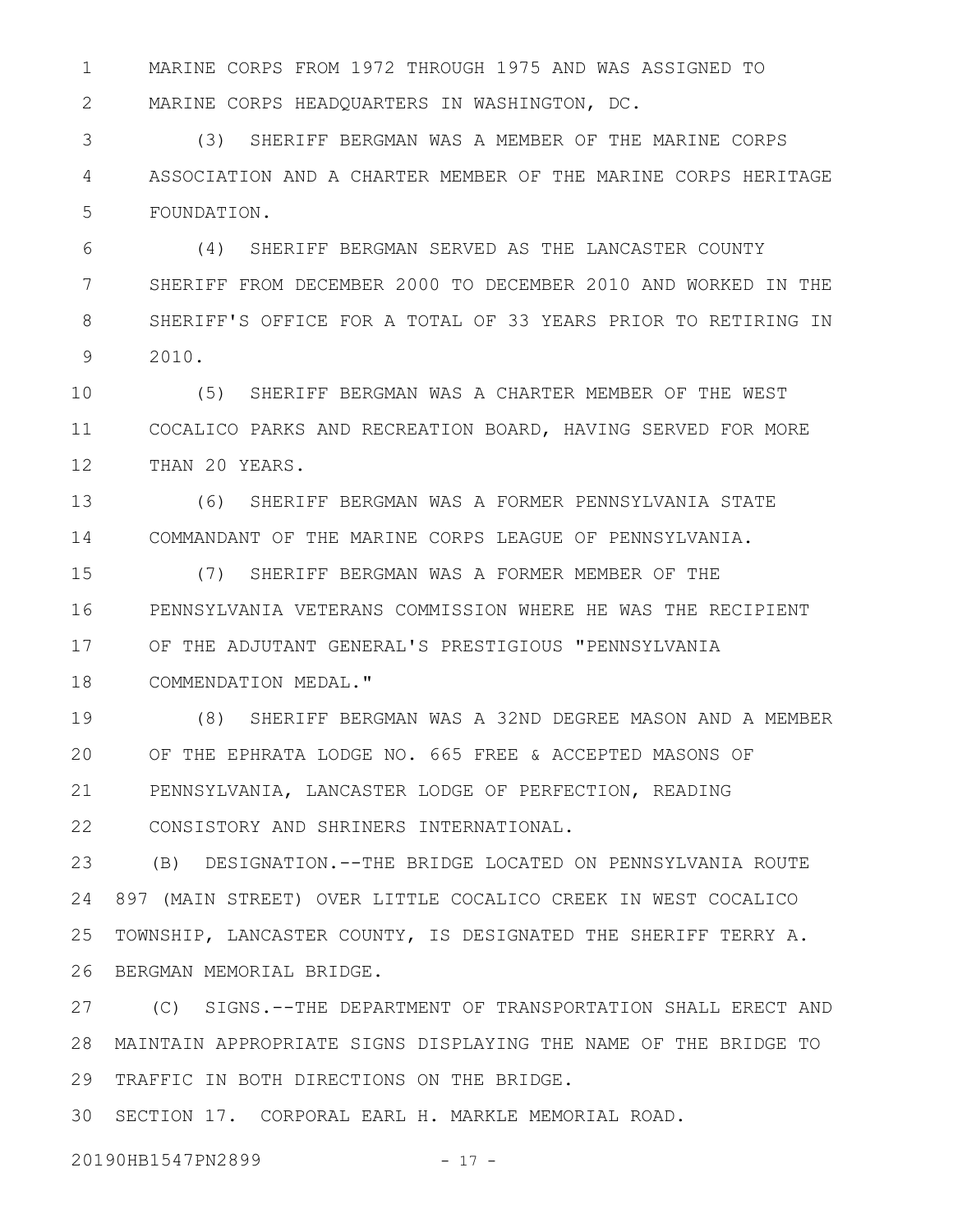(A) FINDINGS.--THE GENERAL ASSEMBLY FINDS AND DECLARES AS FOLLOWS: 1 2

(1) IN NOVEMBER OF 1950, CORPORAL EARL H. MARKLE, AGE 19, FORMERLY OF SPRING GROVE BOROUGH, YORK COUNTY, WAS KILLED IN ACTION AT THE BATTLE OF UNSAN DURING THE KOREAN WAR WHILE SERVING AS AN INFANTRYMAN WITH THE 1ST CALVARY DIVISION OF THE UNITED STATES ARMY. 3 4 5 6 7

8

(2) CORPORAL MARKLE WAS BORN ON OCTOBER 8, 1931.

(3) CORPORAL MARKLE ENLISTED IN THE UNITED STATES ARMY ON MAY 13, 1949, AT 17 YEARS OF AGE. 9 10

(4) CORPORAL MARKLE WAS AWARDED THE PURPLE HEART FOR HIS SERVICE AND BRAVERY. 11 12

(5) AFTER THE BATTLE OF UNSAN, CORPORAL MARKLE WAS REPORTED AS MISSING BY HIS UNIT. 13 14

(6) THE UNITED STATES ARMY COULD NOT ACCOUNT FOR CORPORAL MARKLE AFTER HE WAS REPORTED MISSING FOR A LONG PERIOD OF TIME. 15 16 17

(7) CONSEQUENTLY, THE UNITED STATES ARMY DECLARED CORPORAL MARKLE DECEASED ON DECEMBER 31, 1953. 18 19

(8) ON JULY 27, 2018, AS PART OF THE NEGOTIATIONS BETWEEN PRESIDENT DONALD J. TRUMP AND NORTH KOREAN CHAIRMAN KIM JONG-UN REGARDING NORTH KOREA'S NUCLEAR PROGRAM, THE REMAINS OF CORPORAL MARKLE WERE RETURNED TO THE UNITED STATES. 20 21 22 23 24

(B) DESIGNATION.--THE PORTION OF STATE ROUTE 3059 NEAR ITS INTERSECTION WITH LITTLE CREEK ROAD TO THE AREA IMMEDIATELY BEFORE STATE ROUTE 3059 INTERSECTS WITH OFFICER DAVID D. TOME 27 MEMORIAL CIRCLE LOCATED ON STATE ROUTE 116 AT HANOVER ROAD AND 28 ROTH'S CHURCH ROAD IN SPRING GROVE, YORK COUNTY, IS DESIGNATED 29 THE CORPORAL EARL H. MARKLE MEMORIAL ROAD. 3025 26

20190HB1547PN2899 - 18 -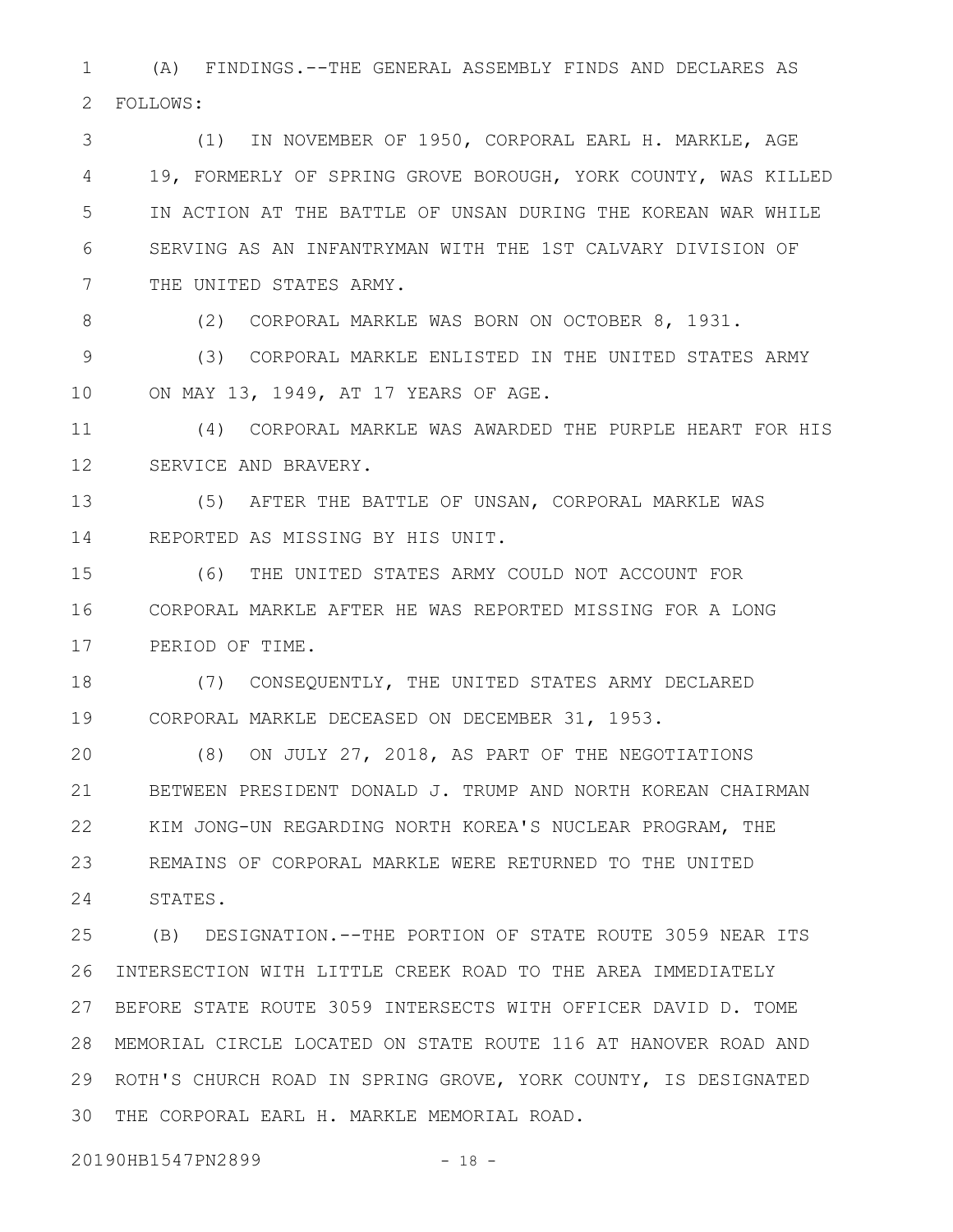(C) SIGNS.--THE DEPARTMENT OF TRANSPORTATION SHALL ERECT AND MAINTAIN APPROPRIATE SIGNS DISPLAYING THE NAME OF THE ROAD TO TRAFFIC IN BOTH DIRECTIONS ON THE ROAD. 1 2 3

SECTION 18. SAMUEL NEWMAN WAY. 4

(A) DESIGNATION.--THE PORTION OF STATE ROUTE 2012 SOUTH BEGINNING AT THE INTERSECTION OF SOUTH COURTLAND STREET AND DAY STREET AND ENDING AT ITS INTERSECTION WITH BROWN STREET IN EAST STROUDSBURG BOROUGH, MONROE COUNTY, IS DESIGNATED THE SAMUEL 9 NEWMAN WAY. 5 6 7 8

(B) SIGNS.--THE DEPARTMENT OF TRANSPORTATION SHALL ERECT AND MAINTAIN APPROPRIATE SIGNS DISPLAYING THE NAME OF THE HIGHWAY TO 11 TRAFFIC IN BOTH DIRECTIONS ON THE HIGHWAY. 10 12

**<--**

13 SECTION 19. TEC 5 C. VIRGIL VOORHEES MEMORIAL BRIDGE.

(A) FINDINGS.--THE GENERAL ASSEMBLY FINDS AND DECLARES AS FOLLOWS: 15 14

(1) TECHNICIAN FIFTH GRADE C. VIRGIL VOORHEES GAVE HIS 17 LIFE IN SERVICE TO HIS COUNTRY DURING WORLD WAR II. 16

(2) TEC 5 VOORHEES SERVED AS A DRIVER AND RADIOMAN FOR THE FIRST PLATOON HEADQUARTERS OF BATTERY A, 155TH AIRBORNE ANTI-AIRCRAFT BATTALION, UNITED STATES ARMY. 18 19 20

(3) ON MARCH 24, 1945, TEC 5 VOORHEES WAS KILLED INSTANTLY BY ENEMY ARTILLERY FIRE AS HE WAS DRIVING HIS JEEP ACROSS OPEN TERRAIN IN GERMANY. 21 22 23

(4) TEC 5 VOORHEES GREW UP IN A HOUSE ALONG HONEOYE STREET IN SHINGLEHOUSE, THE ROAD ON WHICH THE BRIDGE DESIGNATED UNDER SUBSECTION (B) IS LOCATED. 24 25 26

(B) DESIGNATION.--THE BRIDGE LOCATED ON STATE ROUTE 4021 28 OVER THE HONEOYE CREEK, SHARON TOWNSHIP, POTTER COUNTY, IS DESIGNATED THE TEC 5 C. VIRGIL VOORHEES MEMORIAL BRIDGE. 29 27

(C) SIGNS.--THE DEPARTMENT OF TRANSPORTATION SHALL ERECT AND 30

20190HB1547PN2899 - 19 -